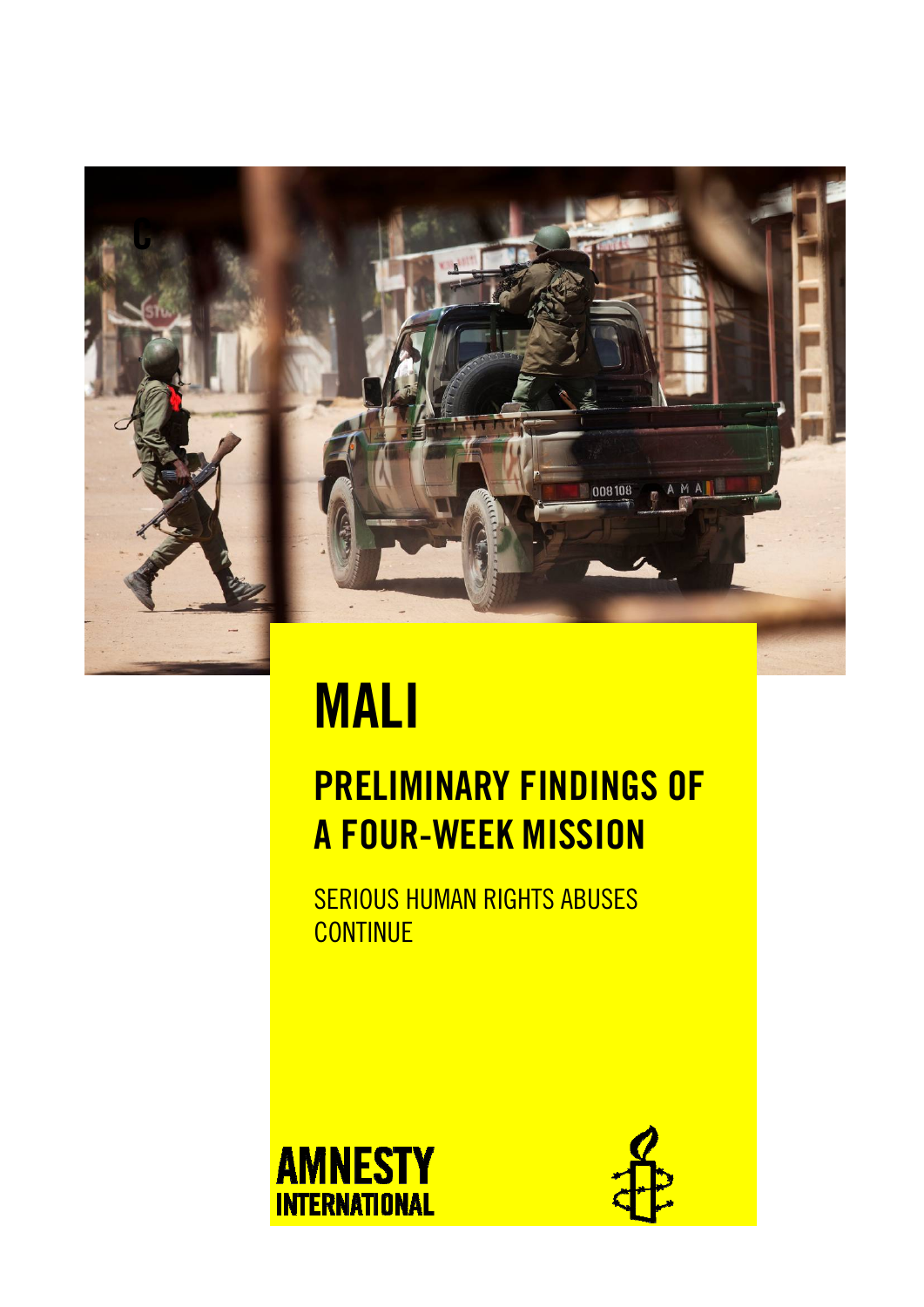Amnesty International Publications

First published in 2013 by Amnesty International Publications International Secretariat Peter Benenson House 1 Easton Street London WC1X 0DW United Kingdom www.amnesty.org

© Amnesty International Publications 2013

Index: AFR 37/004/2013 Original Language: French Printed by Amnesty International, International Secretariat, United Kingdom

All rights reserved. This publication is copyright, but may be reproduced by any method without fee for advocacy, campaigning and teaching purposes, but not for resale. The copyright holders request that all such use be registered with them for impact assessment purposes. For copying in any other circumstances, or for reuse in other publications, or for translation or adaptation, prior written permission must be obtained from the publishers, and a fee may be payable. To request permission, or for any other inquiries, please contact copyright@amnesty.org

*Cover photo: Malian soldiers drive down a road during fighting with Islamists in Gao, February 21, 2013. © REUTERS/Joe Penney* 

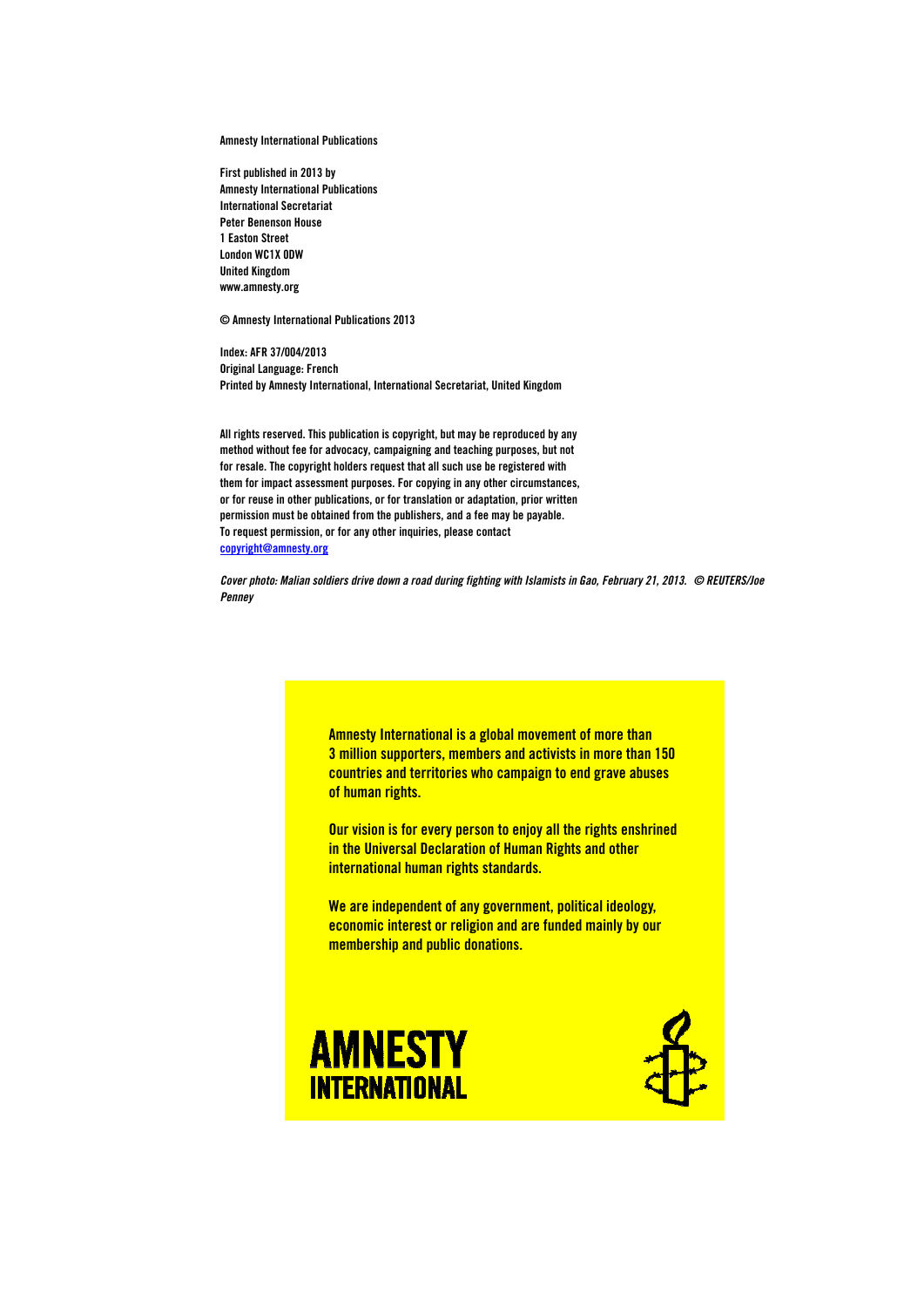## **CONTENTS**

| ALLEGED ENFORCED DISAPPEARANCES AND EXTRAJUDICIAL EXECUTIONS BY THE    |
|------------------------------------------------------------------------|
| ALLEGED ENFORCED DISAPPEARANCES AND EXTRAJUDICIAL EXECUTIONS IN        |
|                                                                        |
| ENFORCED DISAPPEARANCE LEADING TO EXTRAJUDICIAL EXECUTION: A CASE IN   |
|                                                                        |
| ALLEGED TORTURE AND ILL-TREATMENT BY MALIAN SECURITY FORCES13          |
|                                                                        |
|                                                                        |
|                                                                        |
|                                                                        |
| THE AIR ATTACK IN KONNA: NEED TO INVESTIGATE INTO CIVILIANS DEATHS 19  |
|                                                                        |
| ARBITRARY AND DELIBERATE KILLINGS AND ABDUCTIONS OF CIVILIANS BY MUJAO |
|                                                                        |
|                                                                        |
| REACTION OF MALIAN AUTHORITIES. INVESTIGATIONS AND PROSECUTIONS FOR    |
|                                                                        |
|                                                                        |
|                                                                        |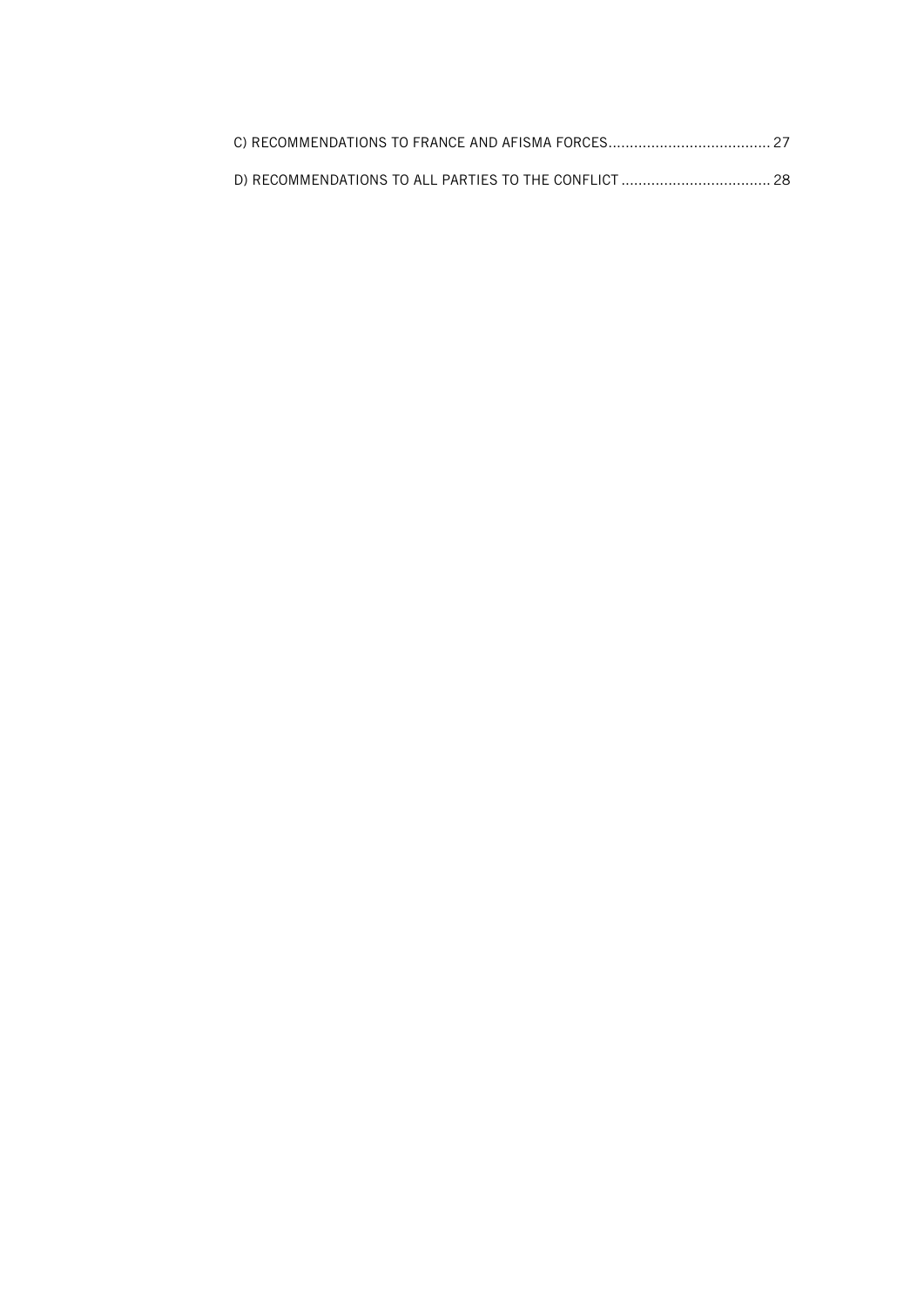## INTRODUCTION

Five months after the French armed intervention in Mali and the subsequent recovery of most of the northern part of the country controlled by armed groups since late March 2012, Amnesty International is currently finishing a four-week research mission in Mali, during which it has received reports of serious human rights violations and abuses. The alleged violations include extrajudicial executions, enforced disappearances, and torture and other cruel, inhuman or degrading treatment ("other ill treatment") whilst in detention. When committed in a situation of armed conflict, such violations also violate international humanitarian law and constitute war crimes.

Testimonies collected by Amnesty International do not only concern allegations of abuses committed by the Malian security forces in the very first weeks following the French and Malian joint intervention, but also abuses perpetrated more recently, including enforced disappearances and extrajudicial killings in Timbuktu and in Gao in March and April 2013 and in one case, as recent as late May 2013. At present, some of these allegations are only beginning to be investigated and these inquiries have not yet led to any prosecutions or other forms of accountability.

Members of the Arab and Tuareg communities were killed or subjected to enforced disappearances by the Malian security forces.

Amnesty International is also concerned by the treatment and conditions of people arrested in the context of the conflict because of alleged links with armed groups. Some of these detainees have been tortured and many seriously ill-treated during and after their arrest, others were beaten upon their arrival at the *Maison d'arrêt* (hereafter Bamako prison) in Bamako. The organization is also concerned by the detention conditions that led to the death of at least five detainees at the Bamako House of detention in April 2013.

Moreover, Amnesty International was able to collect information about deliberate and arbitrary killings reportedly committed by the *Mouvement pour l'unicité du djihad en Afrique de l'ouest* (MUJAO, Movement for Unity and Jihad in West Africa), an armed group. Such acts have been committed against civilians accused of supporting the French and Malian armies. The delegation also collected reports of sexual violence committed by members of groups during the occupation of the North - including those perpetrated by the Tuareg *Mouvement national de libération de l'Azawad* (MNLA, National Movement for the Liberation of Azawad) and MUJAO.

These are the main findings of a four-week research mission currently conducted in Mali (May and June 2013). The delegation visited several towns and cities including Timbuktu and Gao, as well as Ségou, Mopti and Sévaré and was allowed to visit more than 80 individuals, including 12 children, (all men and boys) currently detained in several places of detention in Bamako and in Timbuktu after their arrest in the North on suspicion of links with armed groups. These preliminary findings are mainly based on allegations and testimonies of eyewitnesses, relatives of the victims, and detainees, and need to be fully investigated.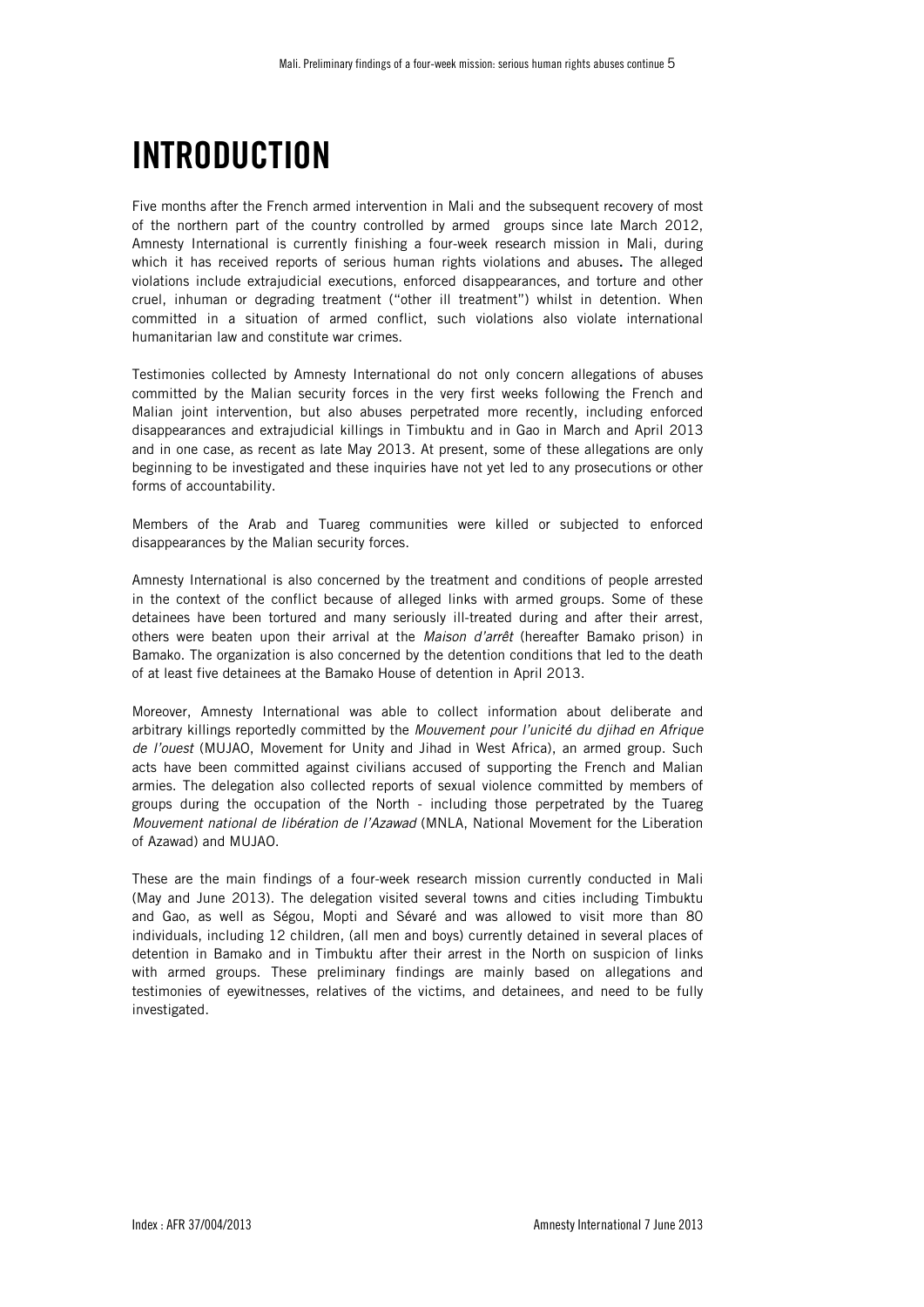The delegation met with the Malian authorities, including with the Minister of Justice, Malick Coulibaly and the Minister of Defense General Yamoussa Camara, and expressed its concerns about the serious allegations of violations committed by the Malian army. The authorities admitted that human rights violations did take place, but asserted they were not systematic and generalized and stressed that some investigations had been opened and that the alleged perpetrators would be prosecuted.



A young girl's face is engulfed in smoke as Malian soldiers patrolling with Tuareg Malian soldiers, Saturday Feb. 16, 2013. © AP Photo/Jerome Delay

Amnesty International calls upon the Malian authorities to send a clear signal to their security forces indicating that such violations will not be tolerated and that any soldier or member of the security forces allegedly involved in these acts will be held to account. The organization calls the authorities to properly investigate and bring to justice anyone reasonably suspected of committing or being complicit in such acts. The organization also calls upon the French army as well as the African armies currently deployed in Mali in the context of the African-led International Support Mission in Mali (AFISMA), to publicly report and denounce any case of violations and abuses they have witnessed or that has been brought to their knowledge.

All the parties fighting alongside the Malian armed forces have also to send a clear message to the Malian authorities indicating that human rights violations including torture and ill treatment in detention will not be tolerated and to ensure that they do not hand over prisoners to the Malian authorities if they have reason to believe that those individuals transferred would face a real risk of torture or other ill-treatment in custody.

In the run up to the deployment, in July 2013, of a United Nations Multidimensional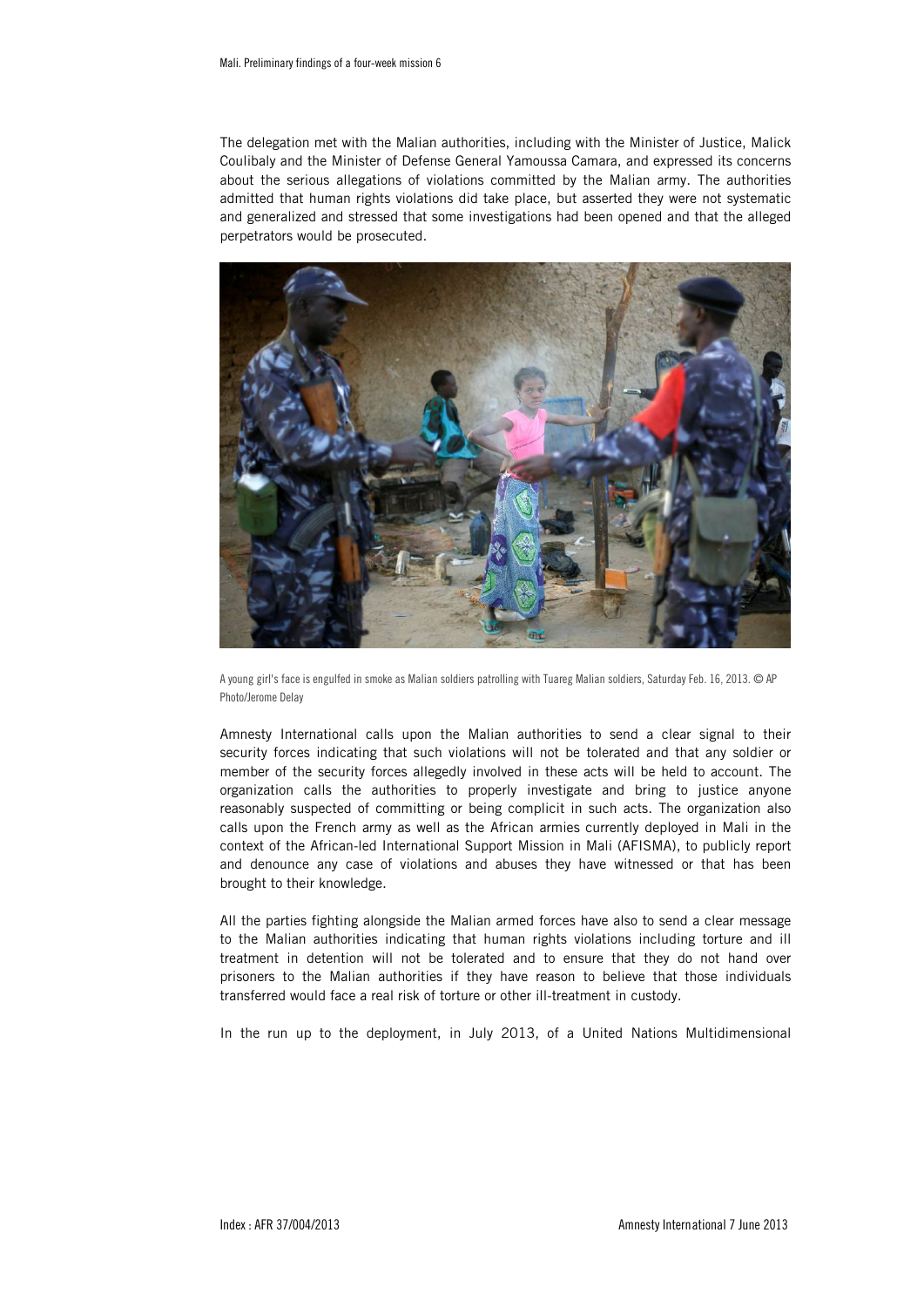Integrated Stabilization Mission in Mali (MINUSMA), it is essential to ensure that the Malian army and any other armed forces deployed in Mali respect and protect human rights. It is critical to reassure the populations living in the north of the country and to halt abuses targeting civilians. Otherwise, the hundreds of thousands of people who fled the region to seek refuge in neighboring countries will remain reluctant to return home. Such a situation would further hinder the resolution of the political and humanitarian crisis that erupted in January 2012.



A Malian soldier watches a French armoured vehicle drive by during gun battles with armed groups in the northern city of Gao, Mali February 10, 2013. © REUTERS/Francois Rihouay

## ALLEGED ENFORCED DISAPPEARANCES AND EXTRAJUDICIAL EXECUTIONS BY THE MALIAN ARMY

Amnesty International has collected information on more than 20 cases of enforced disappearances and extrajudicial executions reportedly committed by Malian soldiers in the north of the country after the region was retaken by the French and Malian armies. The soldiers allegedly responsible for these extrajudicial executions seem to have acted in broad daylight with no fear of being held accountable for their acts.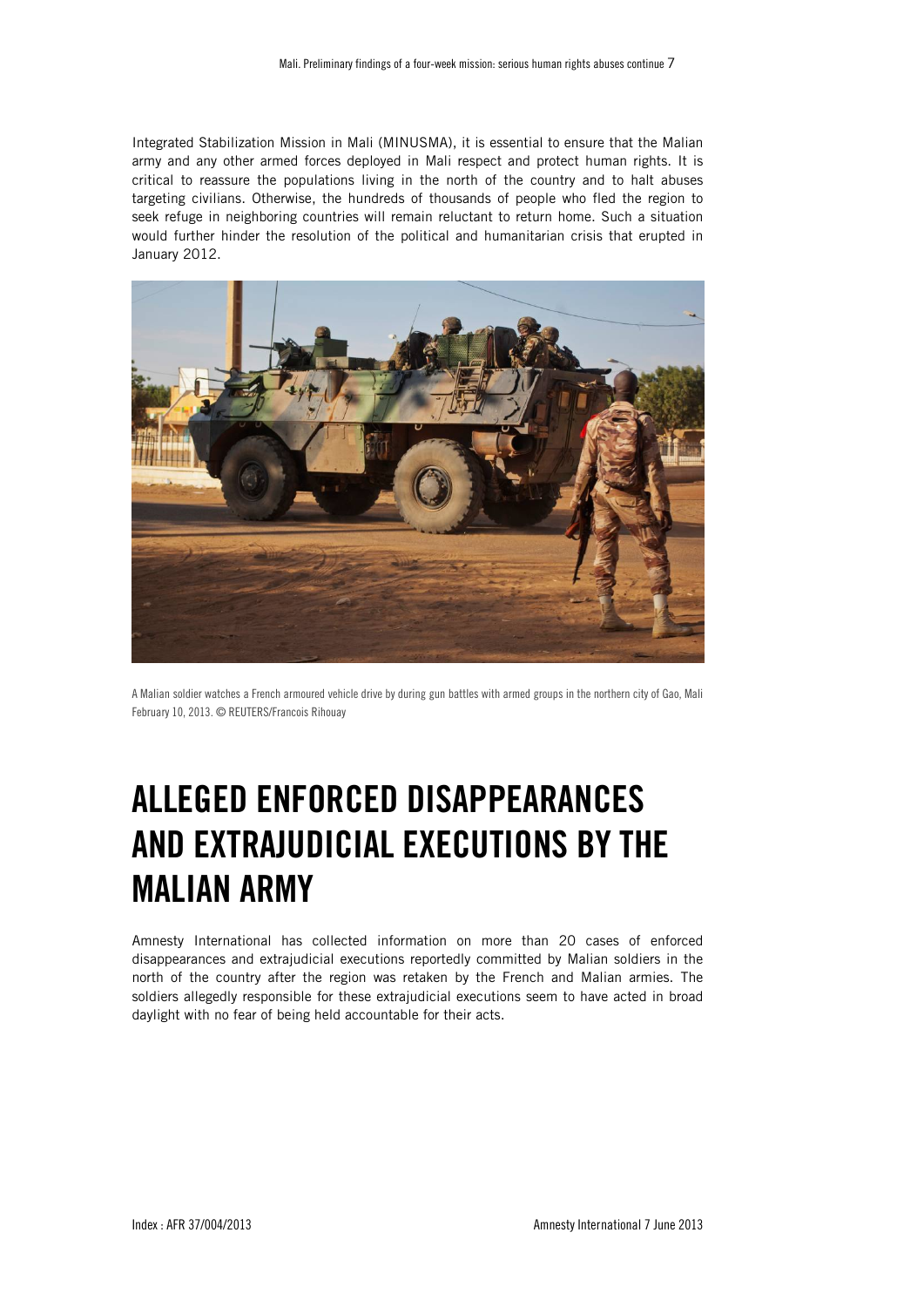## ALLEGED ENFORCED DISAPPEARANCES AND EXTRAJUDICIAL EXECUTIONS IN TIMBUKTU

Eleven people, including several Arab traders arrested by the Malian army in Timbuktu, appear to have been subjected to extrajudicial executions or enforced disappearances. The bodies of some of them were found a few days after their arrest.



Ali Kabad © Yaya Tandina

Ali Kabad, a 70 year old Arab trader living in the Arabadjou neighbourhood – an area mainly populated by Arabs - was arrested on 14 February 2013 by Malian soldiers who took him to an unknown destination in a military vehicle. He had not left the city during the occupation by the armed groups. However, according to his relatives, he had sacrificed a bull as a token of gratitude to the Malian army after the arrival of the French and Malian armies in town.

An eyewitness told the Amnesty International delegation how he was arrested together with a person who tried to plead his case:

"That Thursday morning, six soldiers aboard a vehicle came to arrest Ali Kabad in his shop. When Maloud Fassoukouye, a radio repairman, who works in a shop nearby, saw the soldiers, he went to them and told them he knew Ali Kabad. The soldiers also arrested him and no one has seen them since. The soldiers threatened the witnesses and asked them if they didn't have anything better to do at home."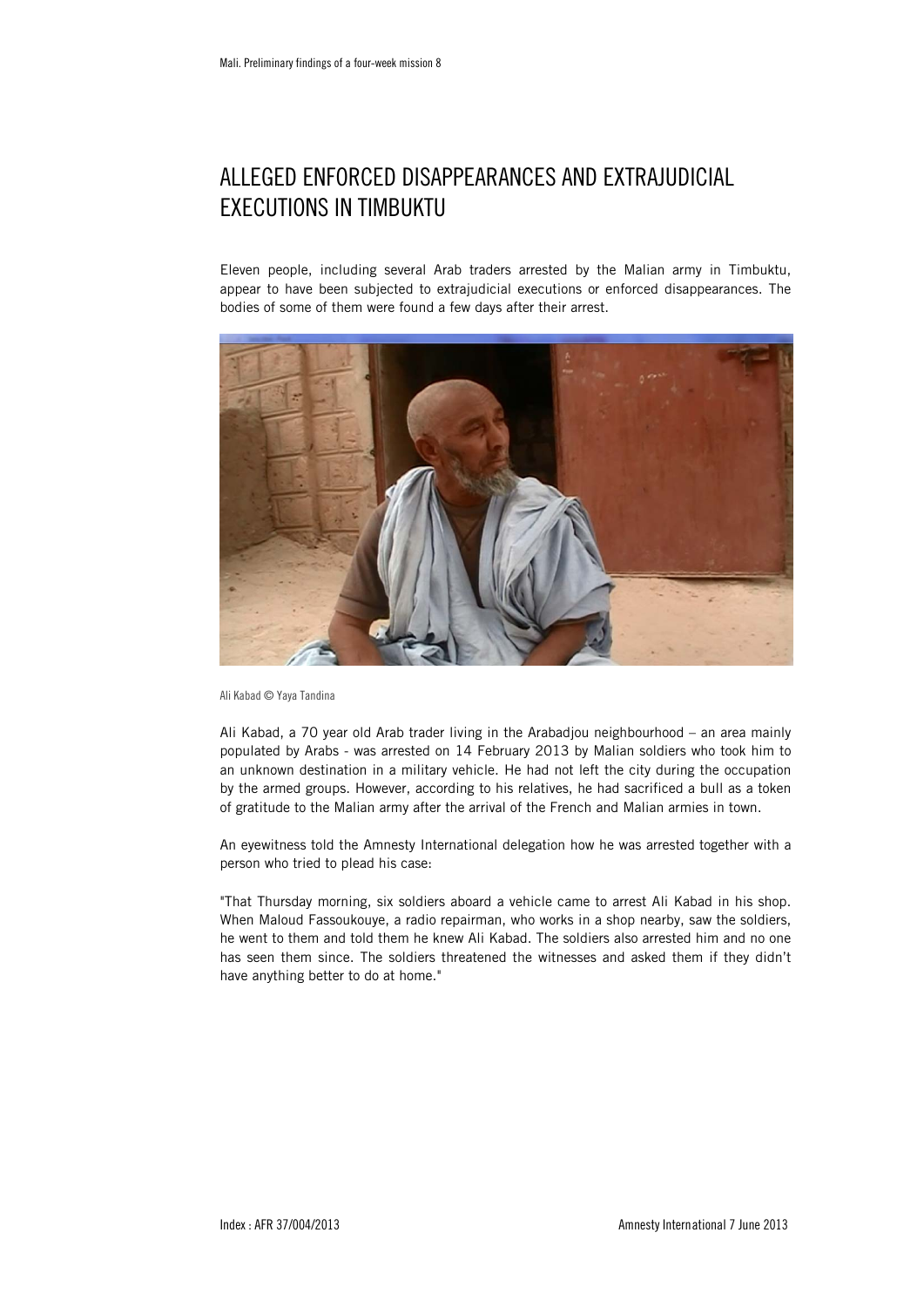

Maloud Fassoukouye © Amnesty International

The parents of these two men went to ask for them at the military camp in Timbuktu but despite the fact that there are several eyewitnesses of the arrest of Ali Kabad and Maloud Fassoukouye, the military denied that they had ever been detained. A relative of Maloud Fassoukouye told Amnesty International: "I went to his workplace with my parents to try to find him, without success. Then we went to the military camp and we were told that he hadn't arrived yet. My parents and friends have also taken steps to find him but to no avail. Finally, we were told that he was not in the camp and so we stopped searching".

The same day, on the 14 February 2013, two brothers, Mohamed Larache Ould Dahama, a 45 year-old trader and Dana Ould Dahama, 35 years-old, and two other persons were also arrested by Malian soldiers in the Arabadjou neighbourhood and still remain unaccounted for.

The bodies of some of the people who went missing after being arrested by the Malian army were found some days later buried not very far from one of the city's slaughterhouses. This is the case of Mohamed Lemine and Mohamed Tidjani, arrested on the 28 January 2013, the day the French and the Malian armies entered Timbuktu. An eyewitness told Amnesty International: "After the earth had been removed, I was able to recognize Mohamed Lemine and his friend Mohamed Tijani. Both wore the clothes and shoes they had on the day of their arrest, Mohamed Lemine had a white boubou and black pants while his friend was wearing a boubou. We preferred not to displace the bodies and recovered the tomb with sand."

After the armed groups were forced out of Timbuktu and Gao - the third main northern city Kidal is currently still controlled by the MNLA - members of MUJAO carried out several bomb attacks and incursions mainly against military targets. As a result, the Malian army launched large-scale search operations that resulted in the killings of civilians suspected of being members or supporters of the armed groups. This was the case of a gardener, Idwal Diallo and four other people who were killed a few days after an incursion of MUJAO fighters in Timbuktu late March 2013. In early April 2013, Malian soldiers were patrolling and ran into these five Tuareg gardeners who were working in their fields in the Arabadjou area. An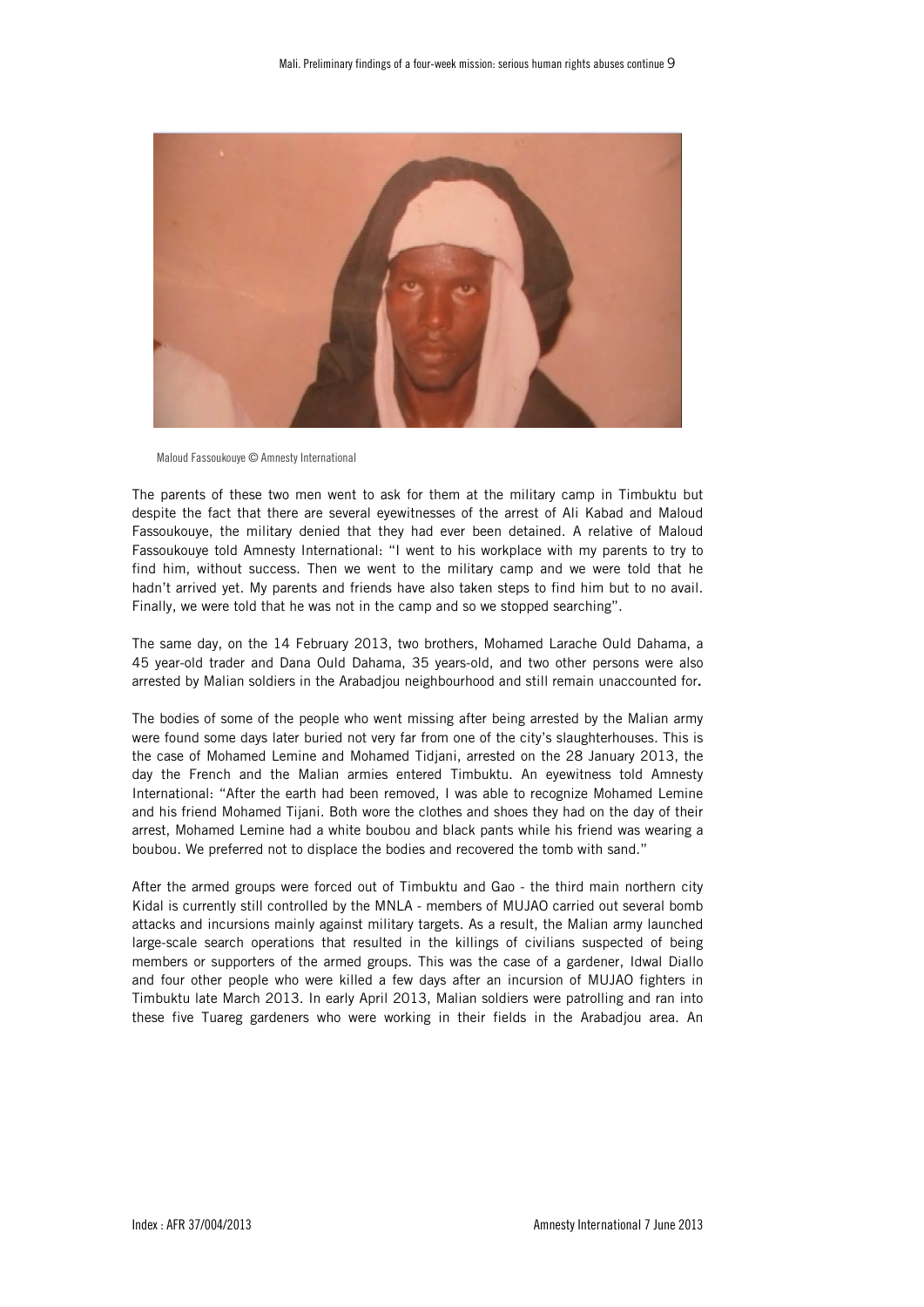eyewitness told Amnesty International: "The soldiers asked a woman who was there to leave. The five gardeners including Idwal Diallo went into hiding. They were ousted by the military who executed them. Later that day, the French military asked fair-skinned people ("*à la peau claire*") to return to their homes and stay inside."

### ALLEGED EXTRAJUDICIAL EXECUTIONS IN THE GAO AREA

The Amnesty International delegation also collected testimonies of extrajudicial executions and enforced disappearances in the Gao area. In this region, Tuareg civilians have been particularly targeted by some Malian soldiers who appeared to suspect them of links with the armed groups. Early March 2013, four Tuareg shepherds were killed by Malian forces in the commune of Anwhawadji - 180 km east of Gao - during and following armed clashes between MUJAO and the Malian army. This exchange of fire occurred near a Tuareg camp. Four Tuaregs, Akiline Ag Mossa, Aljounagha Ag Bilal, Ghissa Ag Algateck Ag Mohamedou and Oumar Ag Algatheck, who were not local residents, were standing by a pond nearby with their cattle. An eyewitness told the Amnesty International delegation: "When they heard gunshots, these four Tuaregs ran away to seek refuge in the house of a local family whose camp was adjoining the pond. The military, including members of the National Guard, went there and arrested all the individuals present in the house. The local residents were subsequently released but not the four Tuareg shepherds. Their bodies were found a few days later."

Other people were killed in Gao after being stopped at Malian army checkpoints. On the 23 March 2013, around 10 am, three Malian soldiers posted at a checkpoint in the district Château Secteur II stopped Ibrahim Ahoudou, a secondary school teacher, as he was going to buy cigarettes. An eyewitness told Amnesty International: "After checking his identity, the soldiers asked him to go home. Ibrahim Ahoudou obeyed and starting heading home. One of the three soldiers shot him fatally in the back."

Amnesty International also documented the case of a person killed by Malian soldiers in similar circumstances after being handed over to them by members of the population. This occurred early February 2013 a few days after the first bomb attacks carried out by MUJAO members in Gao. Bashir Ag Ismaël, a Tuareg farmer was drinking tea in the market with some friends when the Malian army surrounded the "*paillotte*" (straw hut) where they were sitting. Seized with fear and panic, he fled but was caught by some people working in the market who handed him over to the military. An eyewitness told Amnesty International: "The soldiers asked the people to let him go. Then suddenly a soldier shot him in the back."

More recently, on the 26 May 2013, two Tuaregs were arrested and their bodies were found a few hours later. That day, in the morning, Mohamed Hamedou Ag Mohamed Asssaleh was arrested with another Tuareg by the Malian military. Taken five kilometers from Gossi, they were stripped naked, forced to lie down on the ground and kicked by soldiers wearing ranger boots. The military trampled on them and uttered death threats. They were about to be executed when a relative, a soldier himself intervened and obtained their release. A few hours later, around 4 pm, Mohamed Ag Mohamed Asssaleh was rearrested with another Tuareg Mohamed Acheick Ag Djibrilla at the Gossi market by 6 or 7 soldiers. Their bodies were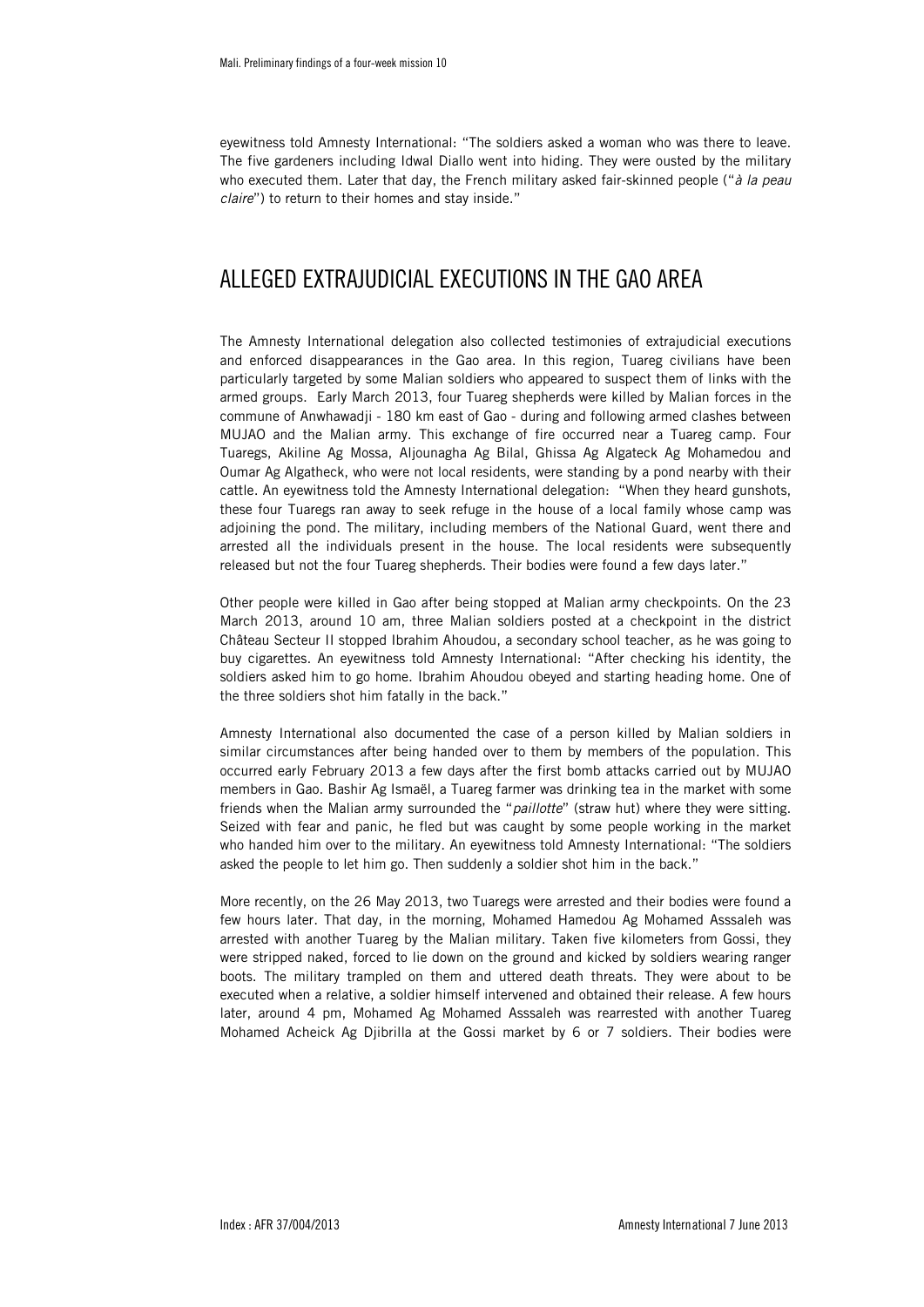found in the bush, 3 km from Gossi. They were buried by the inhabitants. During a meeting with the Amnesty International delegation on the 31 May 2013, the Minister of Defence accused the Ganda Koy - a self-defence militia acting in agreement with, and with the support of, the authorities<sup>1</sup> - to be responsible for these killings.

## ENFORCED DISAPPEARANCE LEADING TO EXTRAJUDICIAL EXECUTION: A CASE IN NIONO

In Niono - 350 km north-east of Bamako - Malian soldiers abducted a person held by the gendarmerie (military police). The man's body was found three months later.

Ousmane Yatassaye, a 40 year-old merchant who used to trade between Mali and Mauritania, was arrested on the 15 January 2013 in Niono. He was summoned by the commander of the local gendarmerie who wanted to know the nature of his telephone communications with Mauritania as he felt they were suspicious. After being held one night at the gendarmerie, he was taken away the following day by six Malian military who came in a vehicle to fetch him. Despite believing that the military had no right to take him, the gendarmerie was not able to oppose any resistance to the Malian soldiers.



Place where the body of Ousmane Yatassaye was found in April 2013, three months after his disappearance © Amnesty International

During a mission in January and February 2013, an Amnesty International delegation met the commander of the gendarmerie in Ségou and inquired as to the whereabouts of Ousmane Yatassaye. They were told that this person had been handed over to the *Procureur de la République* (state prosecutor) in Ségou.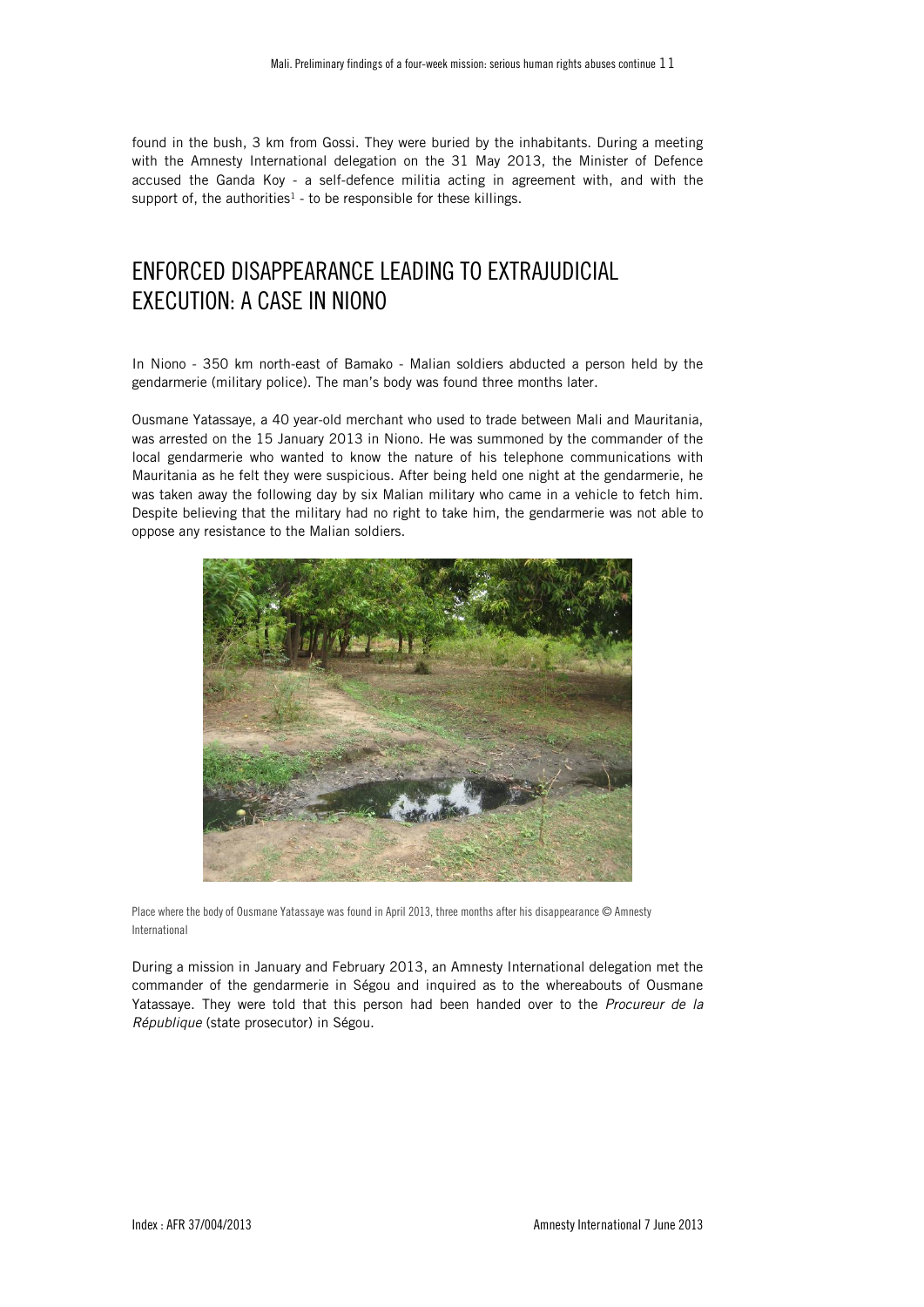Three months later, around the 24 April 2013, Ousmane Yatassaye's relatives told the local authorities that his body was buried in a mango orchard in Niono alongside the military camp and the house of the governor. Members of the judiciary from Niono and Ségou accompanied the police onsite and found the body buried a few centimetres below ground. Although the body was not recognizable, his identity card was found on him and he wore the same shoes as at the time of his arrest. During a meeting with the Amnesty International delegation in Bamako on the 3 June 2013, the Minister of Justice told Amnesty International that an inquiry had been opened into this case.

### TORTURE AND ILL-TREATMENT BY MALIAN ARMY

Amnesty International collected a number of testimonies and other evidence indicating that Malian military forces were responsible for torture and other cruel, inhuman and degrading treatment while arresting individuals because of alleged links with the armed groups. Amnesty International was able to meet more than 80 detainees, including children in Bamako; many of them gave testimonies about the ill-treatment and torture they were subjected to by some members of the Malian army. Amnesty International was, in many cases, able to corroborate their testimonies through physical observation of injuries.

The Amnesty International delegation collected information about several cases of torture and ill-treatment in Gossi, near Gao, including cases that took place during the current mission.

On the 29 March 2013, three Touaregs were arrested in Gossi and held for 15 days at the Gao gendarmerie. During their detention, they said they were forced to lie down on the ground and beaten with cables and rifle butts. They were released without charge or trial in April 2013.

The raid on Kadji:

Home to 6,000 inhabitants, the Kadji village is located on the banks of the Niger River a few kilometers south of the town of Gao. The Dar Es-Salam neighborhood of Kadji - located on an island on the Niger River - has been suspected to be a stronghold for MUJAO. Allegations have also been made that the neighborhood's inhabitants have protected MUJAO members since the beginning of the joint French and Malian military intervention in the North in January 2013.

On the 28 February 2013, the Malian army conducted a raid on Kadji. The French Ministry of Defense said that this operation in Kadji was conducted in cooperation with French forces that left the area at the end of the day.2 The following day, on the 1 March 2013, Malian forces looted some houses while searching for weapons and members of armed groups, and arrested at least 70 people. These individuals were detained for between 7 and 18 days at the gendarmerie of Gao, without charge, and released without trial.

The Amnesty International delegation went to Kadji on the 26 May 2013 and was able to meet with the inhabitants of the Dar-Es-Salam neighborhood whose testimonies highlighted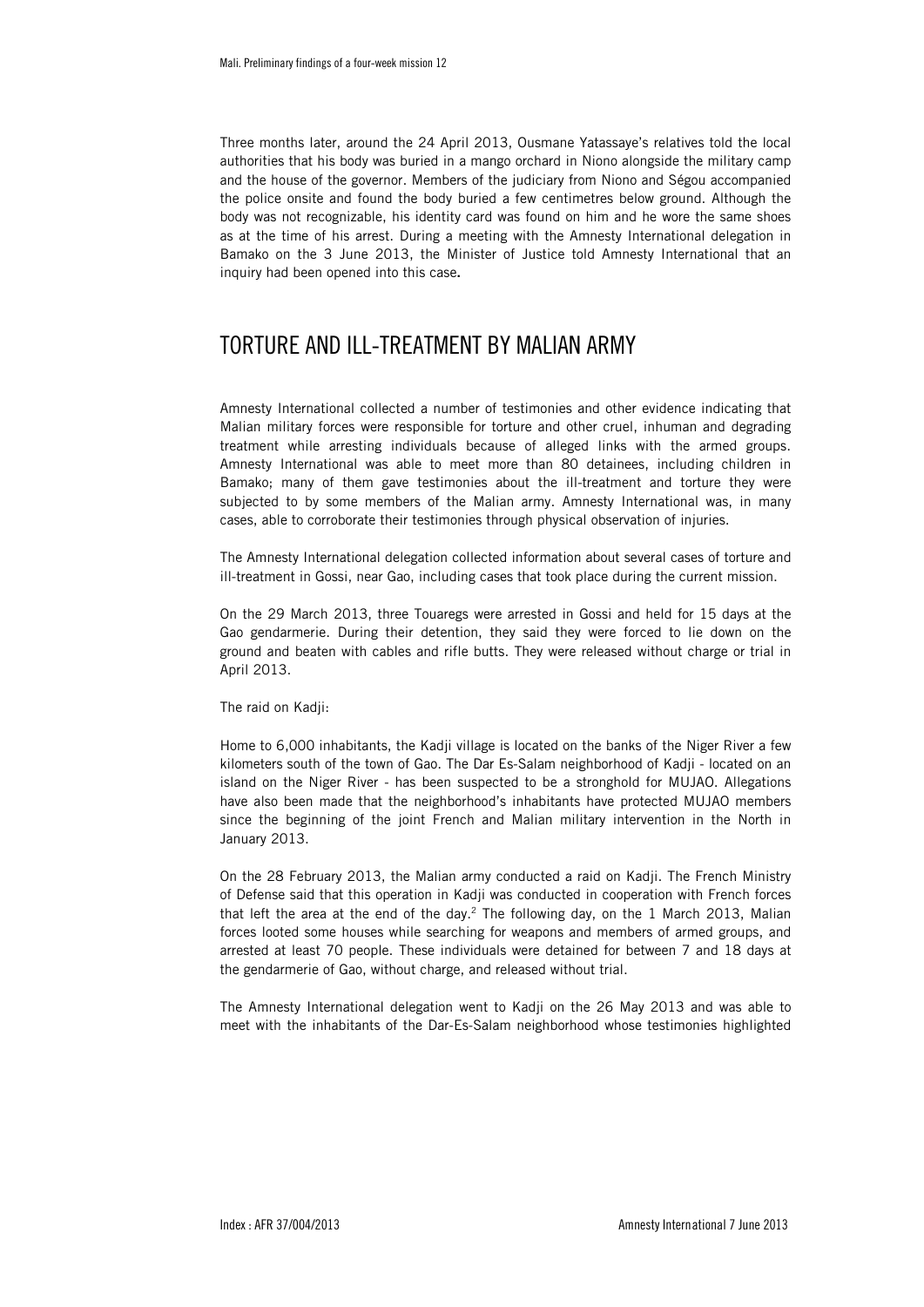that the Malian forces apparently tortured or otherwise ill-treated several individuals during the raid on the village.

The most serious violations occurred on the 1 March 2013 when the Malian army arrested more than 50 people who had their hands tied behind their back and were beaten or tortured in front of their wives and children. One of the detainees who was later released without charge or trial, told Amnesty International:

"We were held one by one in the air by two soldiers, whilst a third poured water into our mouths, nostrils and ears, we were asked to confess that we were MUJAO members."

The following day, on the 2 March 2013, three other villagers were tied up and taken to the river. These people who were subsequently released without charge told Amnesty International: "We were thrown into the water. Two soldiers trampled on us while we were in the water."

To Amnesty International's knowledge, no inquiry has been opened into these very serious allegations of torture and ill-treatment.

### ALLEGED TORTURE AND ILL-TREATMENT BY MALIAN SECURITY **FORCES**

Amnesty International's delegation was able to visit more than 80 male detainees - including children - arrested in the north because of their alleged links with armed groups and detained in Bamako at the Bamako prison, at the Camp I of the gendarmerie, and the *Service d'investigation judiciaire* (Judicial investigation unit). There were non-Malian nationals among the detainees, including citizens of Algeria, Nigeria, Tunisia, and Western Sahara. Malian detainees came from different ethnic groups and communities.

These people were part of a group of 200 detainees held in different places in Bamako as of the 4 June 2013. Most of these people were charged with offences such as association of wrongdoers, rebellion, undermining internal and external state security, crimes and misdemeanors of racial and/or ethnical origin, acts of terrorism ("*Association de malfaiteurs, rébellion, atteinte à la sûreté intérieure et extérieure de l'État, crime et délit à caractère racial, régionaliste, actes de terrorisme*").

These people were held either under the counter-terrorism law (Loi No 08-025 portant répression du terrorisme au Mali) adopted on 23 July 2008 and/or under the Malian Penal Code.

In any event, the prohibition of torture and other ill-treatment applies to anyone deprived of liberty for any reason and is absolute and subject to no derogation even in situations of armed conflict or other public emergency that threatens the nation as a whole.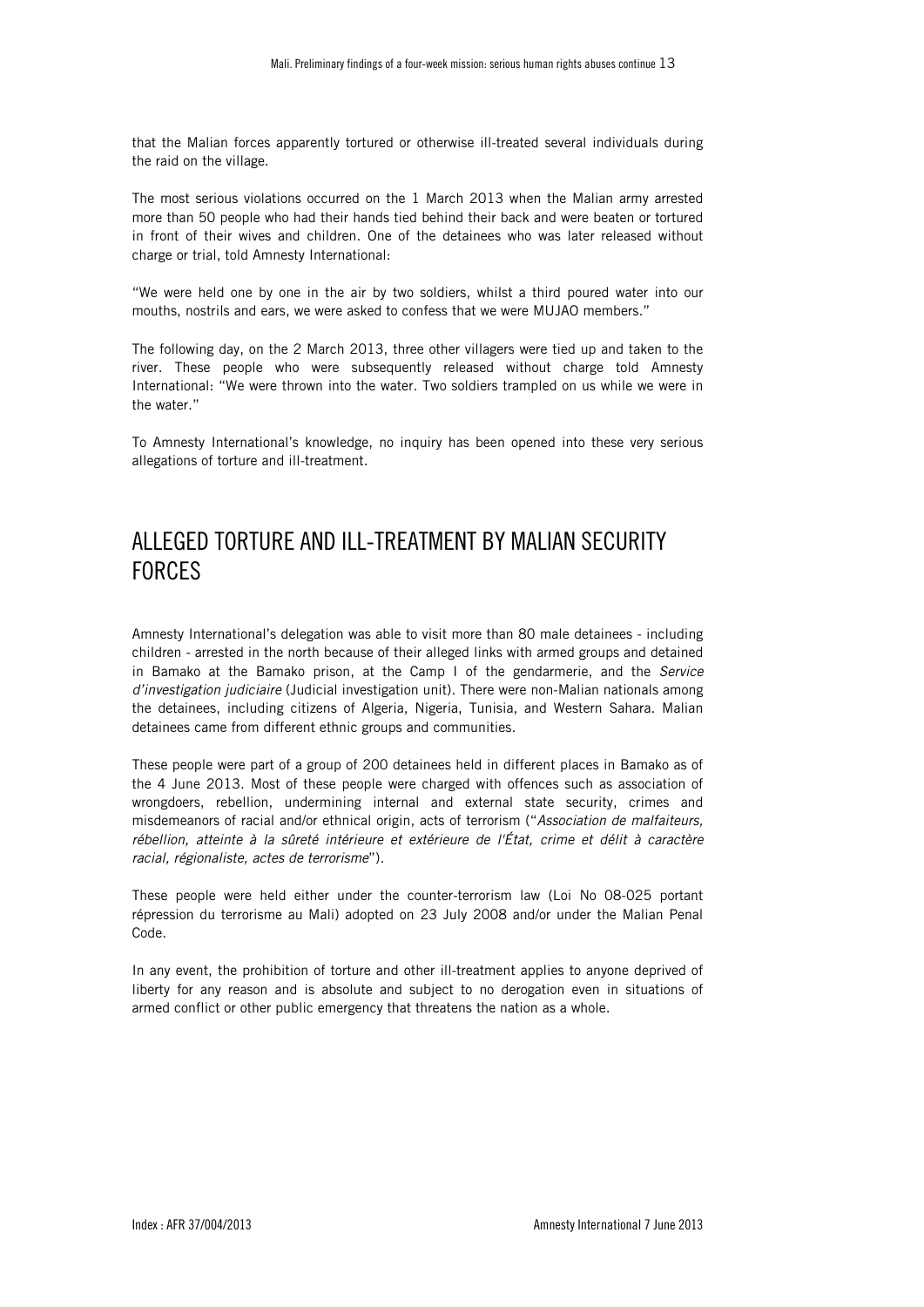

Bamako Prison © Amnesty International

#### TORTURE AND ILL-TREATMENT

Many detainees - including a child - told Amnesty International that they had been tortured or subjected to other cruel, inhumane, and degrading treatment at the time of their arrest and transfer to Bamako. Some of them showed marks and scars – including on their backs and chests – to Amnesty International's delegates.

Several detainees told Amnesty International's delegates that they had been beaten by Malian security forces several times during and after their arrests.

A man, who was arrested on the 11 February 2013 at the market in Bonni (between Douentza and Gossi) as he was doing grocery shopping, told Amnesty international' delegation:

« People saw I had money to buy groceries. They told me that if I did not give them money they would denounce me and say I was a MUJAO fighter. I refused and they beat me up and took me to the gendarmerie. They tied up my hands and my feet, and covered my eyes. The gendarmes hit me with a rubber stick, punched me and kicked me with their ranger shoes. I fainted and fell down. Then they beat me several times again and asked me whether I was from MUJAO, MNLA or Ansar Dine".3

A 35 year-old Arab merchant arrested in Gao, end of February 2013, by AFISMA soldiers from Niger told Amnesty International that two French soldiers visited him on the second day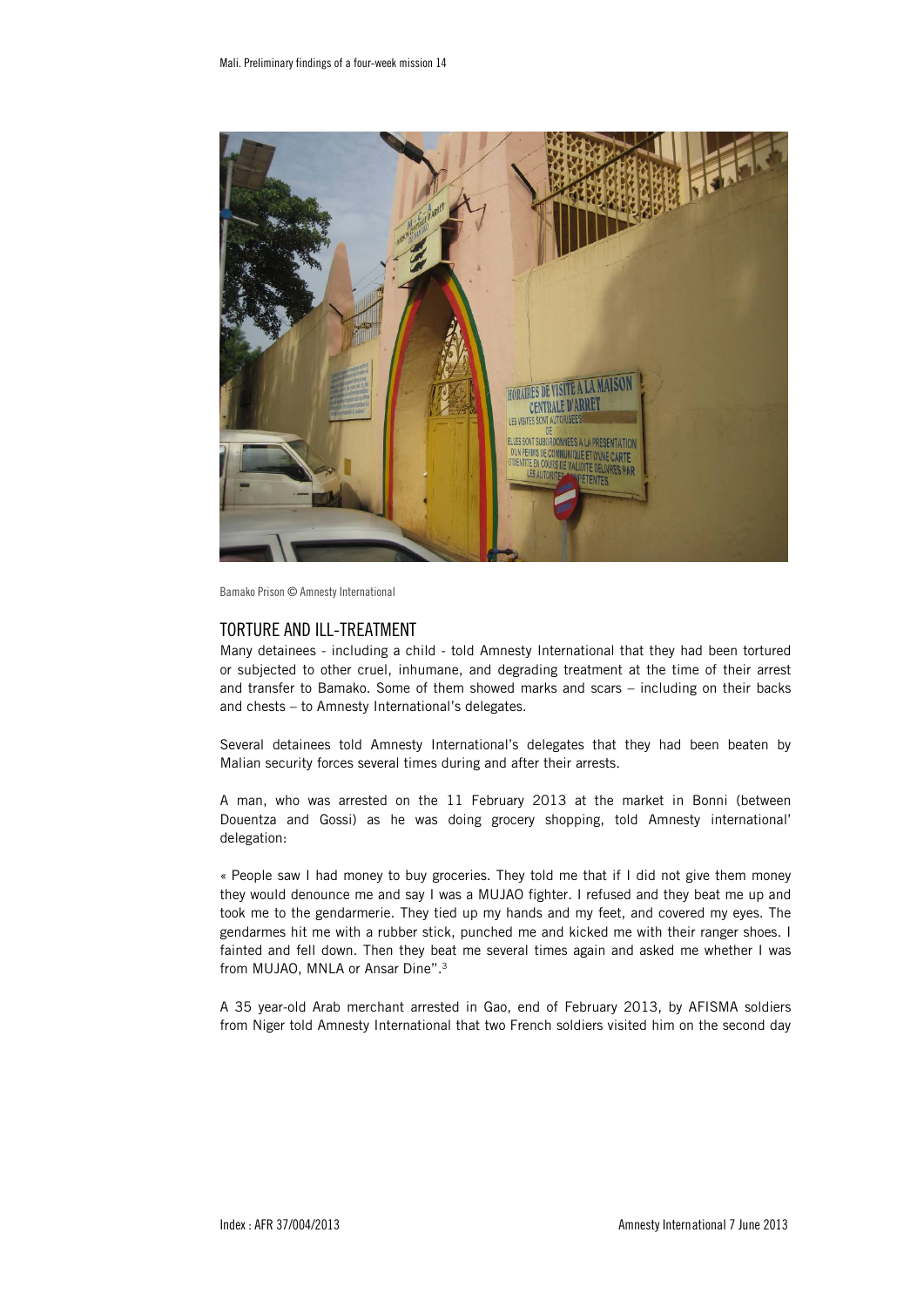of his detention, and told him that they would hand him over to the Malian forces. The following day he was picked up by Malian gendarmes who beat him up until he fainted. This detainee told Amnesty International: "I was then transferred to Sévaré through Gossi. At each checkpoint the gendarmes who were transferring us would let the soldiers beat us. The soldiers urinated on us three times. In Sévaré, they put us altogether in a small cell, we were 22. We slept in shifts, some would sleep while the others would stand up and the other way around. The gendarmes beat us with their truncheons.'

A self-proclaimed member of the MUJAO told Amnesty International's delegates:

"When the Malian soldiers arrived in Gao, I was denounced and handed over to the military. They took me to a remote place, east of the military camp of Gao. They tied my hands behind my back and my feet as well. They cut off part of my left ear." Amnesty International's delegates saw that a part of his ear had been cut.

Another self-proclaimed member of the MUJAO who was arrested by the population in Gao on the 30 January 2013 and handed over to the gendarmerie, also said that he had had a part of his left ear cut by a gendarme. Amnesty International was able to see the scar on his ear. He alleged that he was subjected to electrical shocks at the gendarmerie station and fainted. After six days at the gendarmerie of Gao, he was transferred to Sévaré where he had his clothes torn off with a knife. He was detained there with a group of people and told Amnesty International that three out of ten detainees were naked. He was transferred by plane to Bamako. He reported that during the transfer the detainees were tied to one another and beaten up by the soldiers who walked on them. He stayed at the Camp I of the Gendarmerie in Bamako until the 6 March 2013 and went to the *Direction générale de la sécurité d'État*  (DGSE, General Directorate of Public Security, known as the SE) twice for questioning. During these interrogations, he said he had to wear a balaclava, as well as the person supervising the interrogation. He alleged that he had also been subjected to electrical shocks.

Another detainee arrested on the 3 March 2013 with his brother and his cousin in their shop by Malian soldiers in Bamanamodi - between Douentza and Timbuktu - told Amnesty International:

"The soldiers covered our eyes and tied up our hands and feet. They put us in a pick-up. On the road to Douentza they stopped and beat us in the cars, kicking and punching us for half an hour. They insulted us and called us members of the MUJAO. At some point, they put an inflammable liquid in the navel of my brother and set fire to him with a lighter. They also burnt his left leg." Amnesty International's delegates saw the burns.

The detainee added:

"Two of us were stabbed on the soles of our feet with a knife. They asked us to confess that we belonged to MUJAO." Marks were visible on the feet of the two detainees.

A Koran teacher arrested in Timbuktu, on 2 February 2013 at a checkpoint held by French and Malian forces told Amnesty International: "I was kicked and punched by the Malian soldiers, but at this moment the French could not see me. The Malian soldiers also threw sand into my eyes".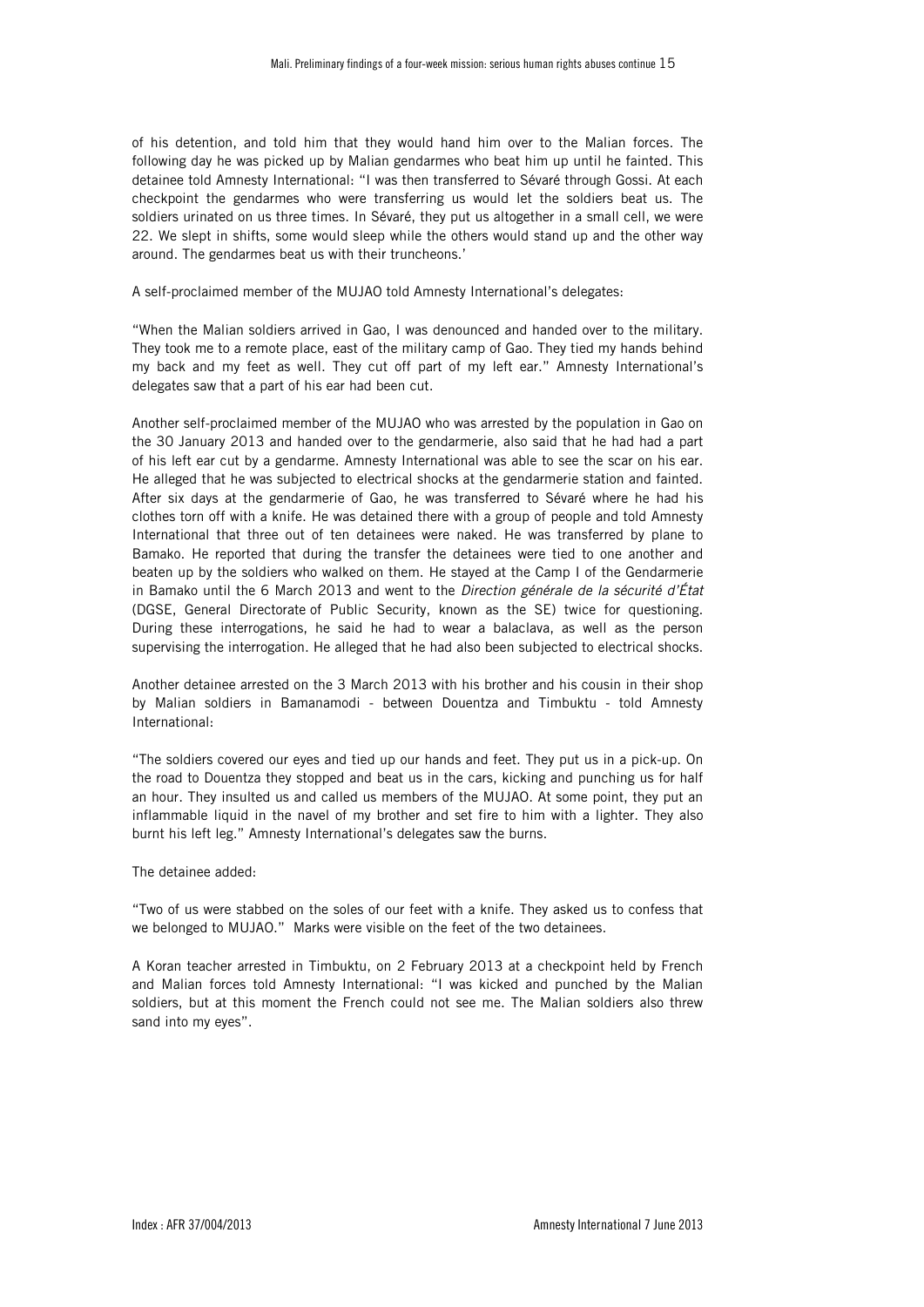The places where the detainees report to have been tortured or otherwise ill-treated by the Malian security forces include: the gendarmeries of Sévaré, Douentza and Gao, the military camp of Gao and the Bamako Prison.

Some of the detainees who are reported to be victims of torture or ill treatment are apparently mentally ill but have not been seen by a psychiatrist despite the request of the Director of the Bamako prison. According to testimonies collected by Amnesty International one of the detainees had his hands and feet chained by Malian security officers. Many of the detainees allegedly suffering from mental troubles have reported being beaten up by Malian soldiers, including in Sévaré, Ségou, Douentza, Timbuktu, Niara and Gao. One of them was arrested by the French and Chadian forces in Aguelhoc and then handed over to the Malian forces.

Amnesty International met several detainees who told them they had been arrested by the Chadian army and then handed over to the French who handed them over to the Malians. One of them, arrested near Aguelhoc in February 2013, told Amnesty International:

"I stayed 17 days with the Chadians who handed me over to the French soldiers in Aguelhoc. French forces interrogated me at the French base, I was blindfolded and asked what I was doing in Aguelhoc with MUJAO. The French put me on a plane to Bamako. I was still blindfolded. Upon my arrival at the Bamako airport, the French handed me over to the Malian gendarmes. I stayed at the gendarmerie camp for 22 or 23 days and then I was transferred to the Bamako prison where I was beaten up by people in uniforms upon my arrival. »

Three Tuaregs, all self-proclaimed members of the MNLA, whom Amnesty International met at the Bamako prison said they were arrested in front of French forces in Menaka - 300 km east of Gao – around the 17 February 2013.

Amnesty International met the three of them separately and collected similar testimonies.

One of them told Amnesty International:

"The Malians tied me up and beat me in front of the French who were holding their guns at us. At this time one French soldier told me that everything would be all right. We were held for nine days at Ménaka's airport, guarded by the French and the Malians, with our hands and feet tied up. We were then transferred by Malian police personnel to Gao and sent by plane to Bamako. We were beaten during the transfer by plane."

Amnesty International is concerned by the fact that the French and other armies fighting alongside Mali have handed down to the Malian authorities prisoners who were then subjected to torture and ill treatment. Under international human rights and humanitarian law, states are prohibited from transferring a person to the custody or territory of another state where they would face a real risk of human rights violations such as torture or other illtreatment (or for that matter extrajudicial execution, enforced disappearance, unfair trial, prolonged arbitrary detention) or a real risk of onward transfer to a third state where they would face a risk of such violations. The poor recent record of the Malian security forces in terms of human rights has been repeatedly highlighted in all the public documents published by Amnesty International since the beginning of the crisis in January 2012.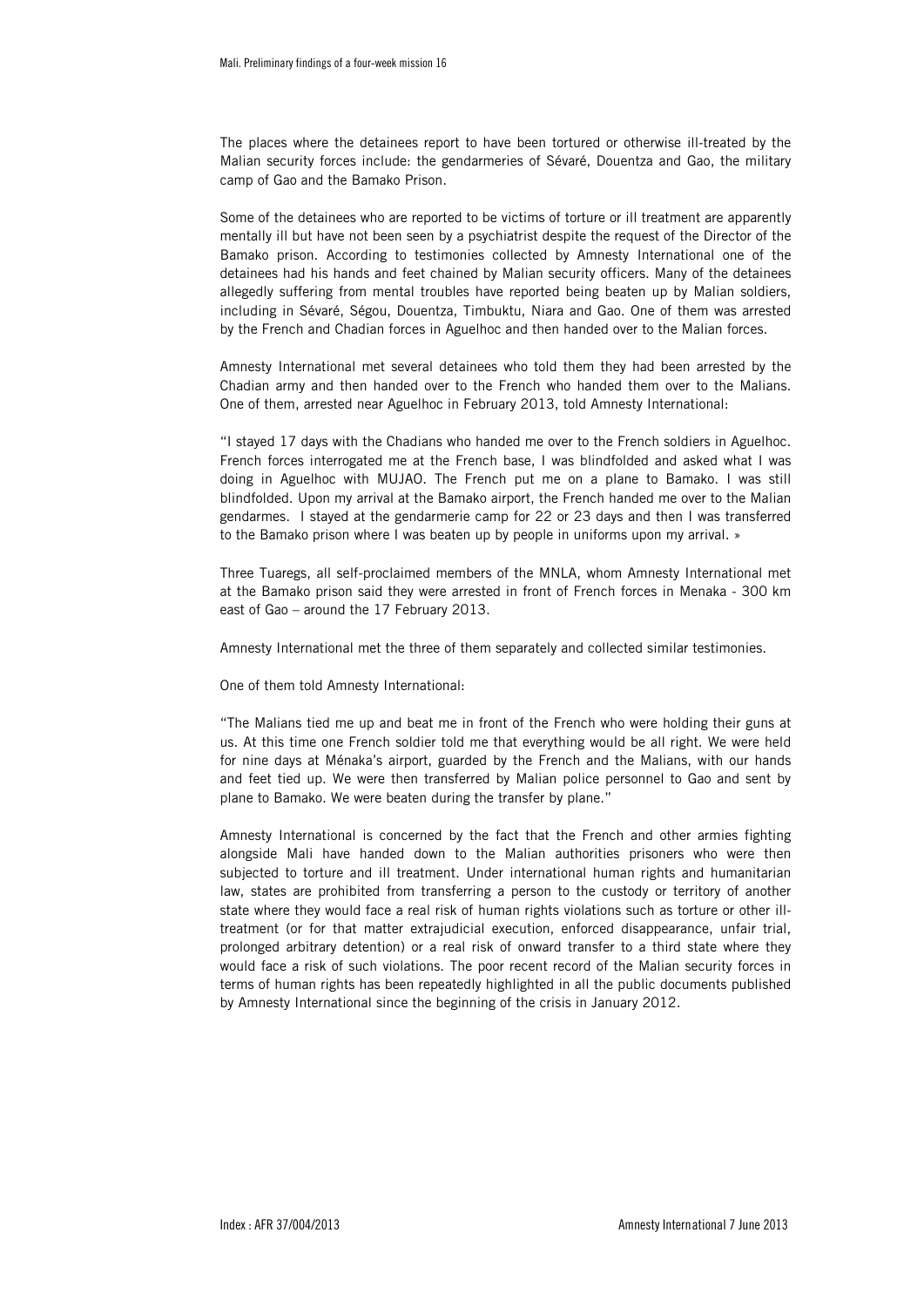#### DEATHS IN DETENTION

Five detainees died at the Bamako prison from the 11 to the 14 April 2013 after being arrested in the north of the country. Some of them had told their co-detainees they had been beaten up during their arrest and their transfer to Bamako. Some were reportedly denied medical treatment.

The five detainees were: Akassane Ag Hanina, Al Hassane Mahamedou, Inha Ag El Mehdi, Dakane Jolal, and Houceiny Traoré.

Akassane Ag Hanina was arrested in Timbuktu and arrived at the Bamako prison on the 4 April 2013. He died on the 11 April 2013. He told other detainees he had been beaten up by the military in Timbuktu. One of his co-detainees told Amnesty International: "He told the prison guards that he was in pain but never got any medical treatment. The night before he died, we asked for help, but no one came until the morning. When they arrived, he was dead."

 Al Hassane Mahamedou, from Kadji, was arrested in Gao and arrived at the Bamako prison on the 4 April 2013. He died on the 11 April 2013. He told his co-inmates that some soldiers trampled on him in the Niger River after his arrest. He fell unconscious a week after he arrived at the Bamako prison.

Inha Ag El Mehdi was arrested in Léré and arrived at the Bamako prison on the 4 April 2013. He died on the 11 April 2013. At the Bamako prison, he shared a cell about five meters by five meters together with 34 other inmates. One of his co-inmates said: "He said he had been beaten up by the Malian army. He said they burnt straw on his back. The wounds did not heal and became infected. He received medical care at the Bamako prison. We were not entitled to take a walk or to take a shower and we only had one bucket of water (15 liters) for 34 people."

Dakane Jolal, a Moroccan national, arrived at the Bamako prison on the 4 April 2013; he died on the 12 April 2013. His co-detainees told Amnesty International he refused to eat. They said they informed the Malian security officers about his health but nothing was done for him.

Houceiny Traoré arrived at the Bamako prison on the 4 April 2013, he died on the 14 April 2013. One of his co-detainees said he was sick when he was transferred to his cell and could not walk. Another detainee with whom he was sharing the cell when he arrived at the Bamako prison told Amnesty International that a doctor came and prescribed him anti-malaria treatment but that he never got the treatment.

Amnesty International asked the authorities whether an investigation into these five deaths in custody had been opened but did not get an answer.

#### DETENTION CONDITIONS

Information collected by Amnesty International, including direct observation by Amnesty International's delegates in the prison cells and inmates' testimonies, indicates bad detention conditions, not meeting international standards, at the Bamako prison.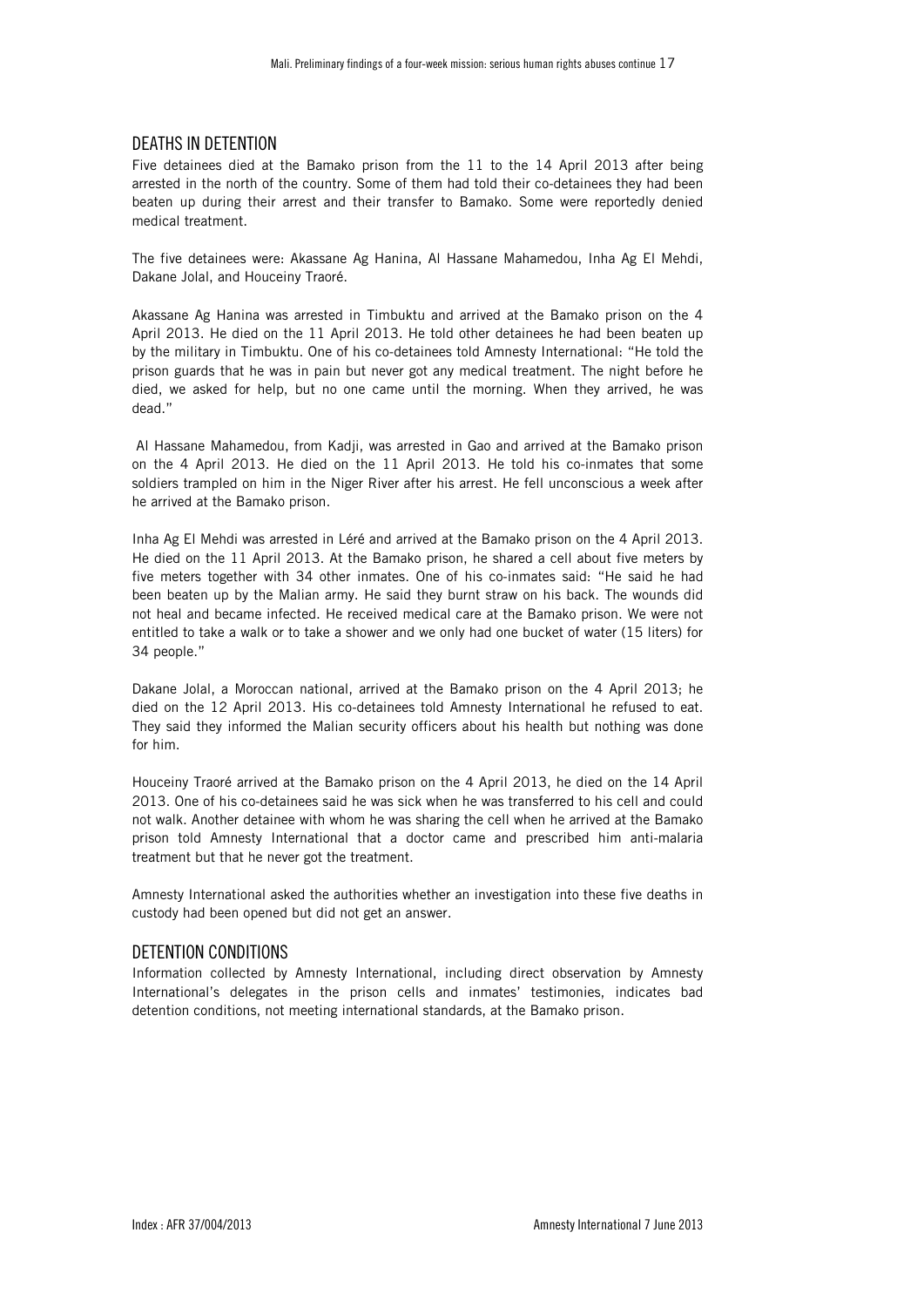In the section of the prison where the five detainees who recently died were originally held during the first days after they arrived at the prison, the inmates were respectively 34 and 21 in two cells each five meters by five meters. After the death of the first detainees on the 11 April 2013, the other detainees were put in a different part of the prison.

In this other section of the Bamako prison, the detainees told Amnesty International that until recently they were up to eight inmates in the same cell at the Bamako prison. The cells are only about 3.6 meters by 2 meters and not properly ventilated. The detainees said they had to defecate in a bucket. They also told Amnesty International that they were locked up in their cells 24h/24 and were not allowed out even to have a walk. A detainee stayed more than four months in detention without been authorized to have a walk. Since the five detainees died, the prisoners have been entitled to get out of their cells during the day to go into a bigger room which is ventilated.

Some detainees - including one who was scratched by a bullet and another one whose hand had been hit with a hammer by a Malian soldier - reported being denied medical treatment. Amnesty International's delegates were able to see that his hand was effectively deformed.

#### CHILDREN IN DETENTION

Amnesty International met with several children aged between 13 and 17 at the Bamako prison and at the Camp I of the gendarmerie. Based on the observations of the prison's personnel, there were initially 11 children detained at the Bamako prison and three at the Camp I of the gendarmerie, all of them held together with adults. The judge asked for all of the 11 children detained at the Bamako prison to be transferred and placed in specific facilities. But so far only two of them – the only ones for which parents were able to provide identity documents - have been effectively transferred to a specific center. The Malian Justice Minister with whom Amnesty International met confirmed that detention of children with adults was forbidden under Malian law.

One of the children detained at the Bamako prison, a 13 year-old child who surrendered in Gao, told Amnesty International:

"In Sévaré a gendarme asked me where I came from but I did not understand the language he was speaking and he started beating me with his truncheon, taking me by the throat." This child also said he was detained together with adults in Sévaré and only given one meal a day.

A detainee told the delegation that this 13-year old child used to cry in the evening asking for his mother.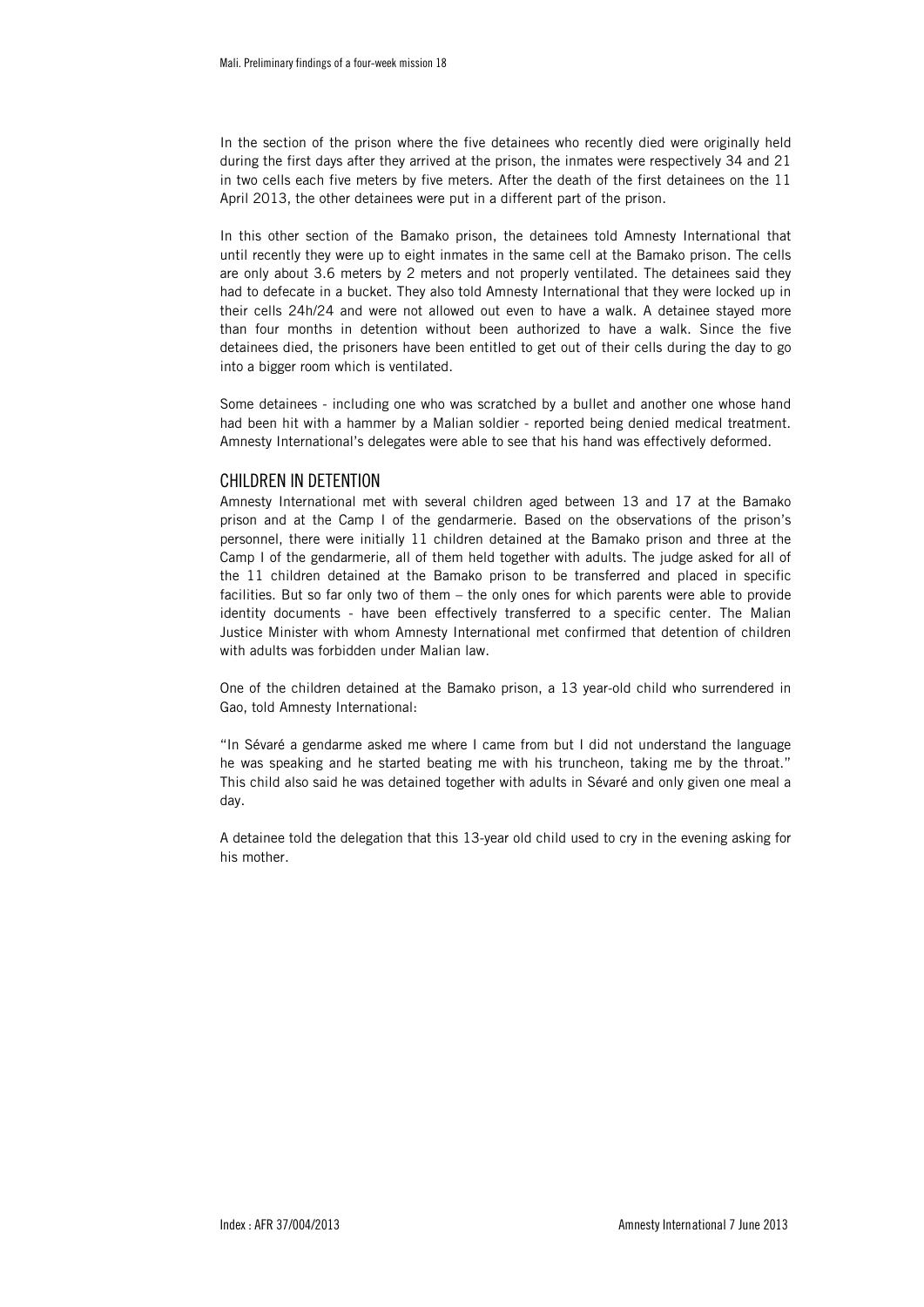## THE AIR ATTACK IN KONNA: NEED TO INVESTIGATE INTO CIVILIANS DEATHS

During the current mission, Amnesty International has also continued to investigate into the circumstances of an air attack launched in the context of the joint French and Malian counter offensive aiming to take over the town of Konna. During this attack, at least five civilians, including three young children, were killed in their home on the morning of the 11 January 2013 (For a detailed account of this incident, See the document published by Amnesty International on the 1 February 2013, *Mali. First assessment of the human rights situation after three weeks of conflict*).

As soon as the Amnesty International delegation learned about these events at the end of January 2013, the organization spoke with several Malian military officials who told the Amnesty International delegation over the phone that Konna was targeted that day, in the morning, by a joint Malian and French armed operation.

Amnesty International also sent on the 29 January 2013 a letter to the French Minister of Defense, Jean-Yves Le Drian, calling on the French authorities to promptly initiate an independent, thorough and impartial investigation into this attack and ensure that the results of this investigation are made public. The following day, a French official from the Ministry of Defense informally told Amnesty International that the French army did not launch any attacks in Konna before 4.30 pm on the 11 January and that any allegation of their intervention earlier that day was unfounded. He also added that "in the afternoon of the 11 January, the French army launched several airstrikes that targeted only vehicles (pick-up trucks) and barracks on the outskirts of the town and not inside the town. These elements have been visually checked".

On the 21 February 2013, Amnesty International received an answer from the Minister of Defense who stated that: "Concerning the testimonies of the civilian victims of the air strikes on Konna on 11 January 2013, I can confirm, after an internal inquiry, this could not be the consequence of shots fired by the French armed forces".

During the current mission, the delegation returned to Konna and learnt that a few days after the publication of the Amnesty International report; French soldiers went to this town and interrogated the relatives of the victims about the circumstances of these deaths.

Amnesty International raised this case once again during a meeting with the Malian Minister of Defense on the 31 May 2013. The Minister stressed several times that his position regarding this matter has never changed. "On the 11 January, both forces - Malian and French - intervened in Konna in the morning. I acknowledge that they have been collateral damages but in a military action we have to balance the immediate military advantage and the incidental effects".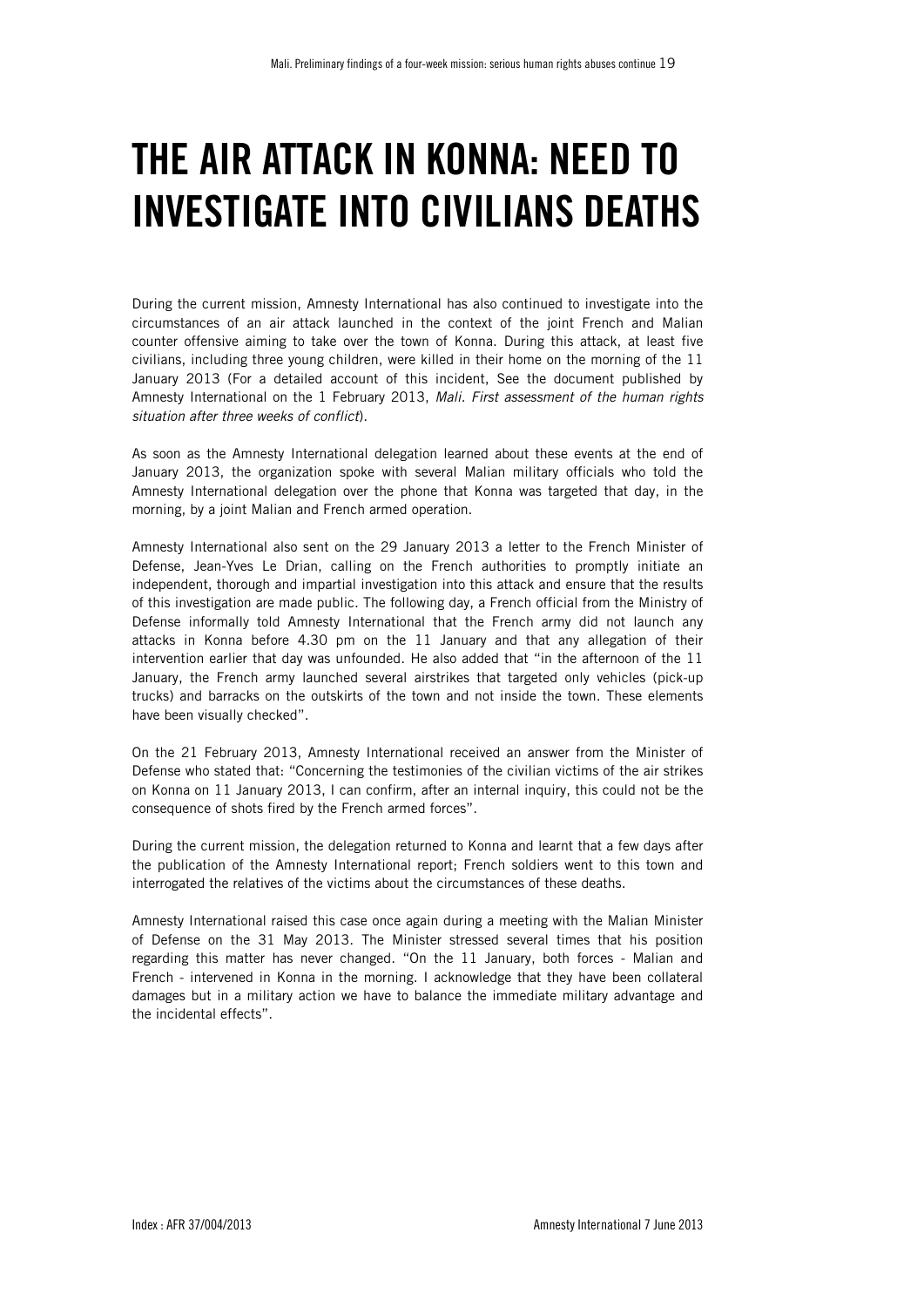On the basis of the contradictory information about whether the French army was operating in Konna at the time of this attack, Amnesty International continues to stress that it is imperative that France and Mali investigate whether their forces did carry out this attack; and if they did, then they have to disclose information about the circumstances of that attack that will facilitate an assessment of whether or not it conformed to international humanitarian law.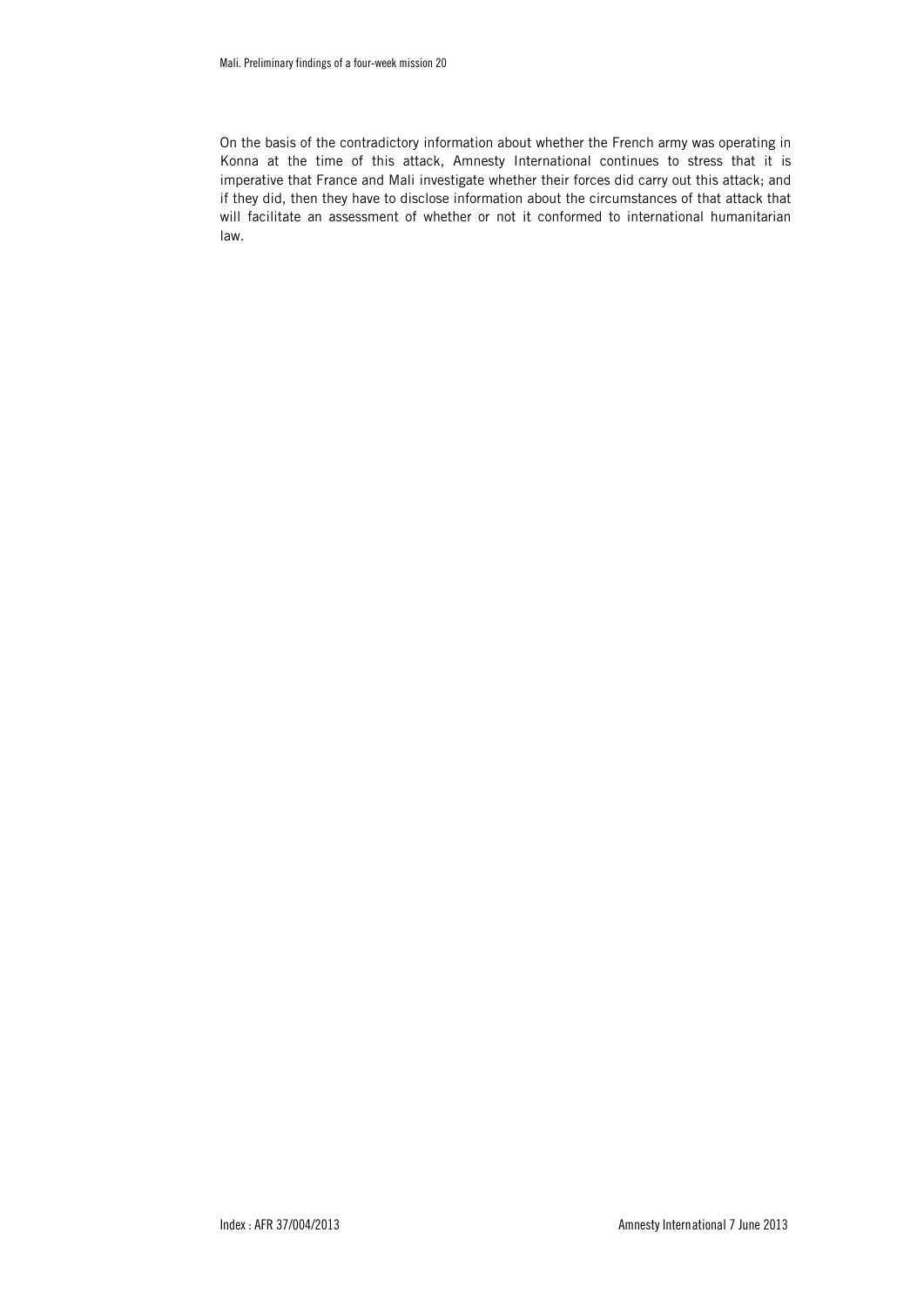## HUMAN RIGHTS ABUSES BY ARMED GROUPS

### ARBITRARY AND DELIBERATE KILLINGS AND ABDUCTIONS OF CIVILIANS BY MUJAO

The Amnesty International delegation also collected information concerning a number of civilians, including Tuaregs, who appear to have been victims of arbitrary and deliberate killings by members of MUJAO because they had publicly demonstrated their support to the French armed intervention and to the Malian army.

Around the 10 February 2013, Al Wata Ould Badi went home praising the benefits of the French and Malian armies and wearing on his shoulders the French and Malian flags. MUJAO members went to his home and asked him to follow them. He was not seen again until a week later, when he was brought home in a cloth by unidentified people, his body covered with cigarette burns and unable to speak. He died a day later in the hospital of Gao.

Others have never been seen again after being abducted by members of MUJAO. An eyewitness told Amnesty International how a Tuareg, Idez Ag M'Mnas, was taken away by members of this armed group around the 31 January 2013. "Members of the MUJOA arrived at his camp in Tigneriseye (130 km from Gao) where he was living. They forced him to follow them. No one has seen him since".

After Gao was taken back by the French and Malian armies, at the end of January 2013, a Tuareg butcher, Bouba Ag Abdoulaye, displayed French and Malian flags. Around the 3 February 2013, members of MUJAO went looking for him in several houses in Djibock - 40 km from Gao. They finally found him in his house; he remains unaccounted for since then. His relatives found traces of blood in his house after his abduction.

## USE OF CHILD SOLDIERS

For more than one year, Amnesty International has repeatedly documented and denounced the recruitment and use of child soldiers - aged between twelve and seventeen years old - by the armed groups including the MNLA and MUJAO.4 These children were carrying weapons; some were charged to control checkpoints, and others to cook. Some of the children were also sent to the frontline. Following the departure of armed groups from the main northern towns in January 2013, some of these children have been arrested by the Malian authorities and detained.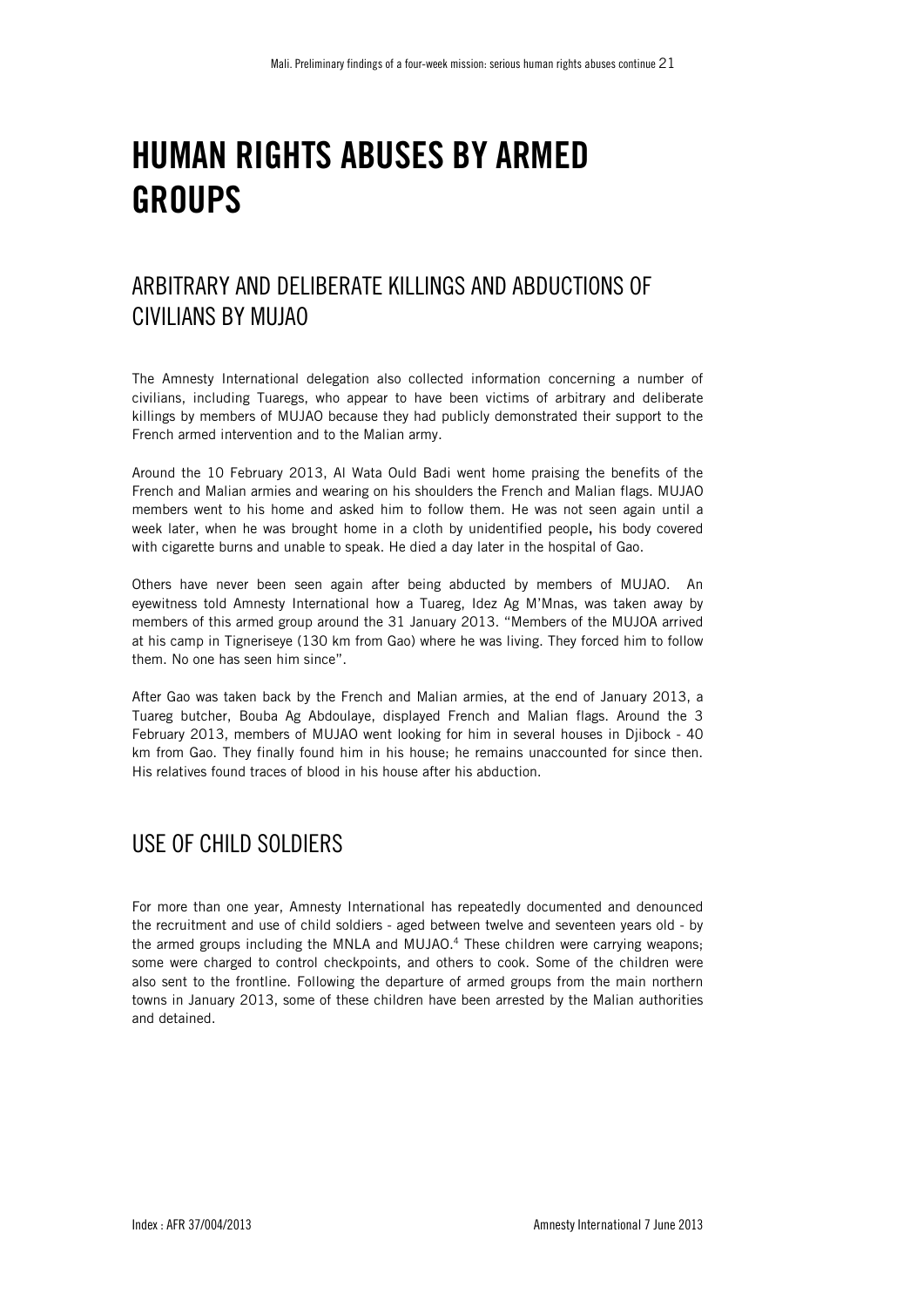Late May 2013, the Amnesty International delegation met the children in detention and they explained the MUJAO recruitment process to the delegates.

A 13 year old child soldier met by Amnesty International at the Bamako prison said:

"I joined MUJAO after I heard they were recruiting people for money. I did not ask for my parents' permission. The MUJAO never paid me but I could eat my fill ("manger a ma faim"). I followed a military training program for two months with MUJAO in Gao at the *Cour des Douanes* (Customs' house) (…) When I heard on the radio that anyone fighting with MUJAO should surrender, I went to the gendarmerie in Gao."



A woman is seen through a bullet hole of a vehicle, believed to belong to Islamist rebels and destroyed during French air strikes, in the recently liberated town of Diabaly January 24, 2013. © REUTERS/Eric Gaillard

Information collected during the current mission by Amnesty International in Kadji indicates that at least 40 children from Kadji, aged between twelve and eighteen years old, had been recruited by or joined MUJAO since the beginning of the armed uprising in the North.

According to several inhabitants of Kadji, some MUJAO members also came to the village to enlist children and announcements were reportedly broadcasted on the radio calling on the population to join MUJAO. One of these inhabitants told Amnesty International:

"After the calls on the radio, a number of children, mostly aged between 12 and 15 were recruited. Recruits and their families were promised money, but we have received nothing. We have lost track of some children. Some came back after a while."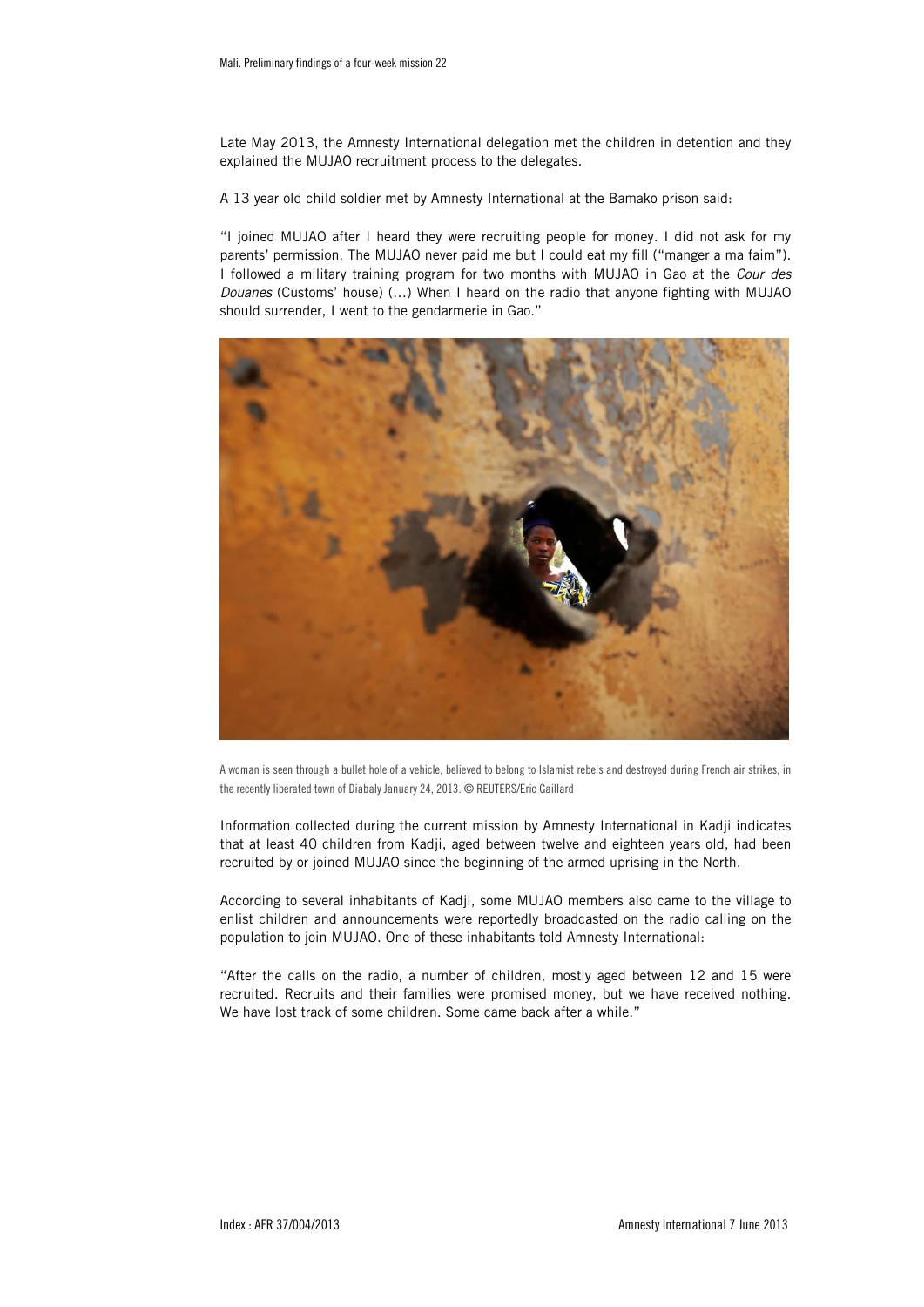MUJAO members told Amnesty International how the children were trained. "After my induction [into MUJAO], I received training for more than twenty days, the training consisted of exercises and weapons use. The Arab children in MUJAO and those recruited in Gao (Songhai, Arabs and Halpular) also received this training. Sometimes when they didn't obey orders and couldn't follow the instructions and perform the military exercises, they were threatened. MUJAO pretended to shoot at them or fired bullets next to them, this happened several times. Some of these children were sent to fight in Konna and Diabaly."

Whilst some of these children did return after the departure of MUJAO from the Gao region and several have been entrusted to Malian social services, others still remain unaccounted for.

#### SEXUAL VIOLENCE

The Amnesty International delegation has also collected reports of sexual violence against women and girls. In April 2012, Amnesty International already published a document denouncing a number of cases of sexual violence, including rapes, in the region of Gao.<sup>5</sup>

During the current mission, while the organization could not meet directly with victims of sexual violence, it received reports from and met with credible NGOs and medical personnel in Gao and Sévaré. A local NGO, *Groupe de recherche, d'étude et de formation femme action* (GREFFA) working on violence against women, documented 83 cases of rape of women and young girls in Gao and Menaka during the occupation of the North by the MNLA and other armed groups, between March 2012 and January 2013. The victims were aged between 15 and 60 years old. In most of the cases the victims said they were raped by MNLA members while MUJAO members were allegedly responsible for two cases of rape in Gao.

Between late January and February 2013, the same organization documented another 11 cases of rape in Gao. Among them, six girls aged 6 to 13 were allegedly raped by a young man from the Bella ethnic group in March and April 2013. The perpetrator is now detained in Sévaré and investigations are ongoing to determine whether he had links with MUJAO.

Another woman told this association that a Malian soldier raped her on the 1 March 2013. However the survivor was too afraid to denounce her abuser to the police.

A doctor in Sévaré told Amnesty International:

« In the region of Mopti and Sévaré, rape has become a common thing. A young woman, who was receiving medical care at the hospital and who had denounced her abuser to the police, was confronted by her abuser, who had shown up to intimidate her, in the middle of her consultation. He told her 'Who doesn't commit rape in their youth?' ».

During the occupation of the North of the country by armed groups, rape survivors were confronted with the difficulty or impossibility to leave their homes and get medical treatment. A medical source in Sévaré told Amnesty International: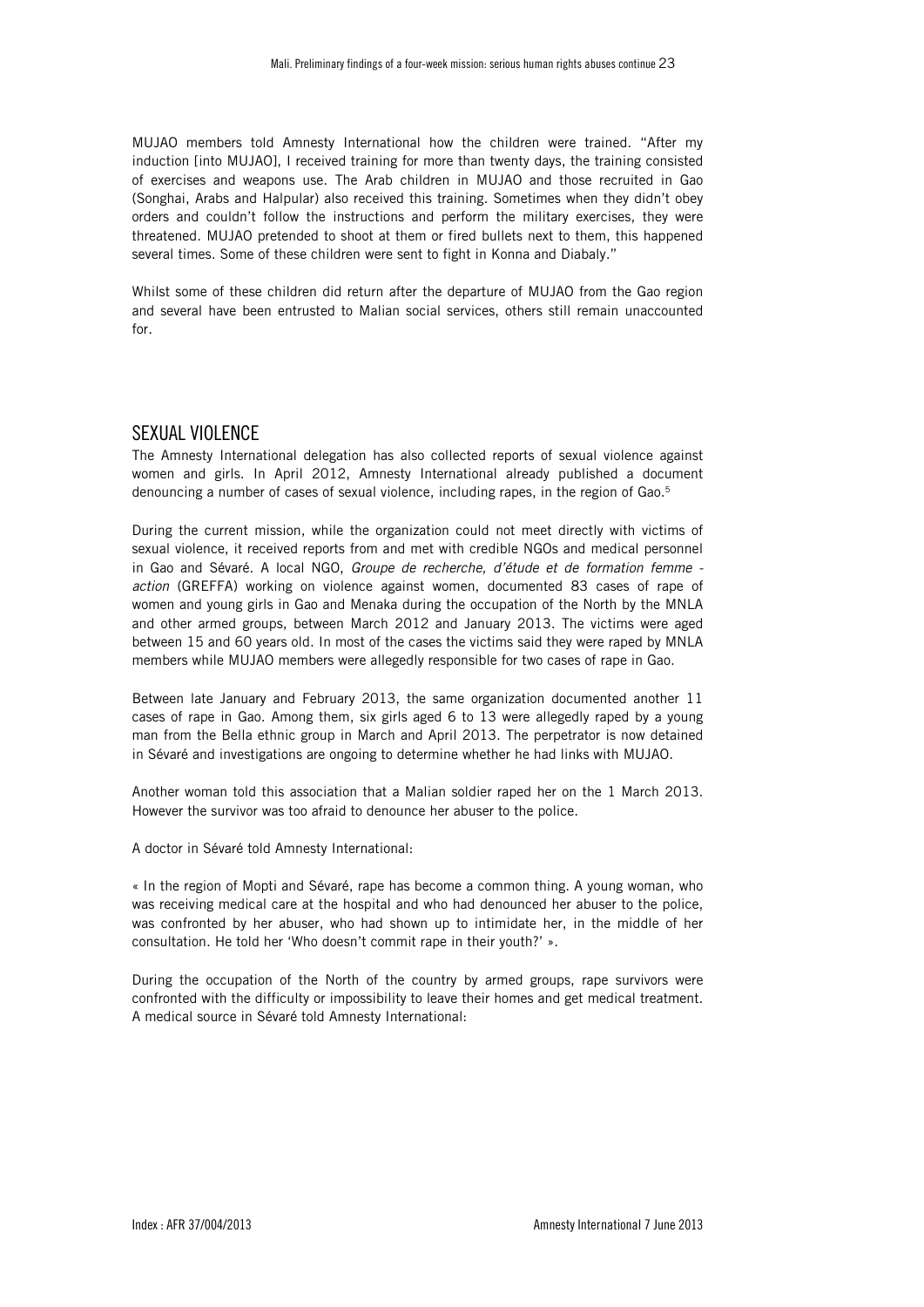"The armed groups forbade female rape victims from going south inside Mali but they allowed them to go to Algeria. Now, since the victory of the Malian and French armed forces, these victims have been able to go to the hospital to receive medical care".

Thus the Mopti hospital treated 10 cases of rape committed in Menaka around the first week of May as well as two cases in Gao and one in Timbuktu. In all these cases victims were apparently gang-raped. According to this same medical source, rapes committed in Menaka were perpetrated by MNLA members, while MUJAO and AQIM were allegedly responsible for the gang rapes committed in Gao and Timbuktu.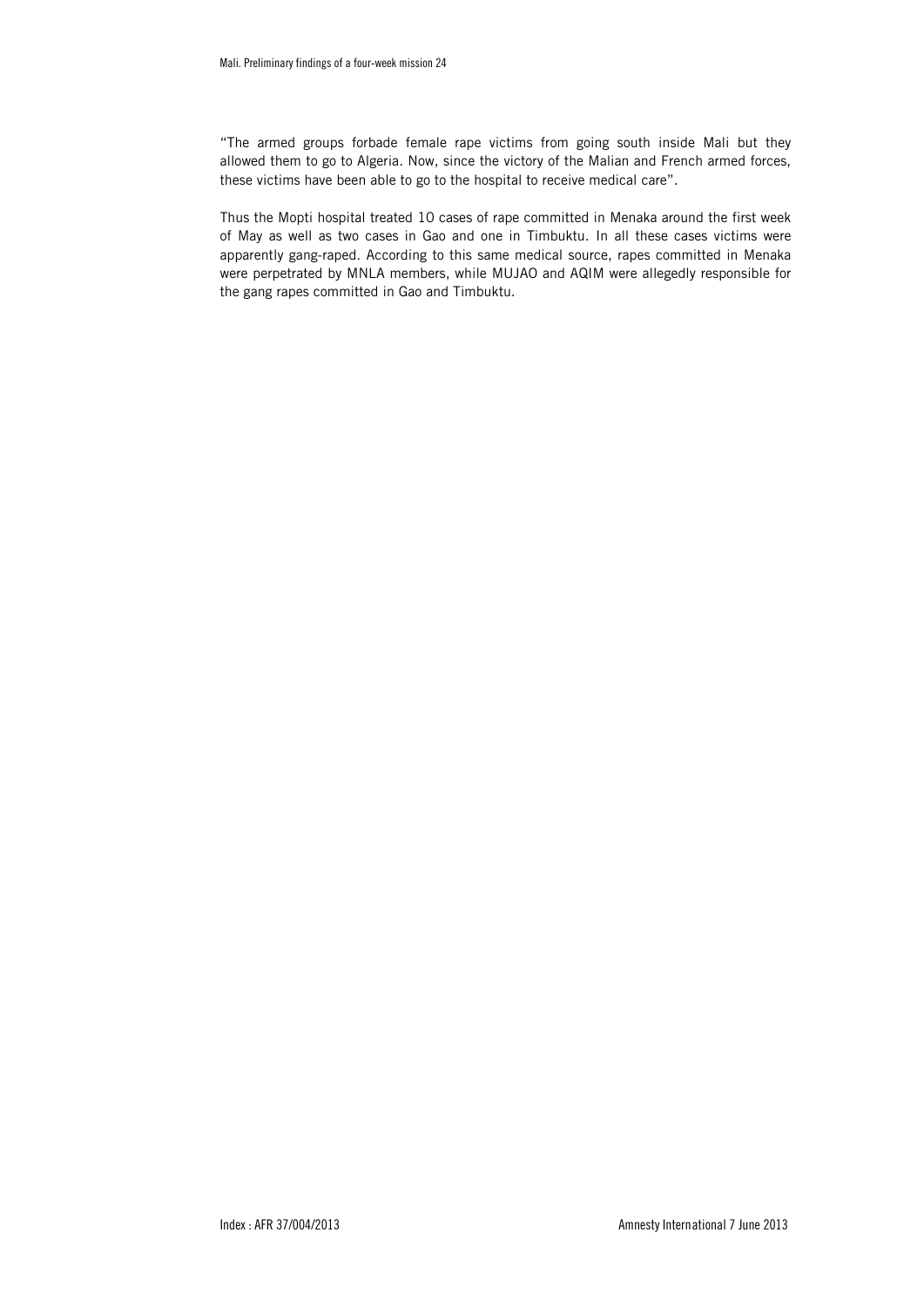## REACTION OF MALIAN AUTHORITIES, INVESTIGATIONS AND PROSECUTIONS FOR HUMAN RIGHTS ABUSES

A delegation of Amnesty International had the opportunity to meet in Bamako with the Malian Defense Minister, General Yamoussa Camara, and the Malian Justice Minister, Malick Coulilbaly, in late May and early June 2013. Amnesty International also had the opportunity to speak with members of the Malian judiciary including the prosecutors of Bamako, Sévaré and Segou.

The Malian government recognized that some human rights violations did take place, but asserted that they were neither systematic, nor generalized. The Malian authorities assured Amnesty International's delegates that all alleged violations would be investigated. According to the Defense Minister, in some cases, the abusers were elements of the Malian army who had deserted but were still wearing the uniform.

The Malian authorities admitted that a section of the population was intending taking revenge ("*il existait un esprit revanchard dans la population*") on people suspected of having supported the armed groups. Asked by Amnesty International about the killings of the two Tuaregs in Gossi on the 26 May 2013, the Malian government said that five members of the Ganda Koy militia had been arrested concerning this case. According to the Malian authorities, the army bears no responsibility in this case.

Concerning investigations into alleged human rights violations by Malian security forces, the Minister of Justice told Amnesty International that an inquiry had been opened into the alleged killing of 16 Muslim preachers by Malian soldiers in Diabaly on the 8 and 9 September 2012<sup>6</sup> and that the body of Ousmane Yatassaye - extrajudicially executed in Niono following his arrest on the 15 January 2013 - had been exhumed and a judge had been appointed for this case. The Malian Justice Minister also told Amnesty International that he would ask the judiciary to open an investigation into the Konna attacks in the coming weeks. However, the Malian authorities explained to Amnesty International that judges were not operational everywhere in the Malian territory yet, and highlighted the issue of their security as a reason for the slowness of the investigations.

Amnesty International welcomes the statements made by the Malian authorities expressing their willingness to fight against impunity and the fact that investigations have been opened into human rights violations allegedly perpetrated by Malian forces.

However, to Amnesty International's knowledge, so far no Malian security officer has been prosecuted for allegations of human rights violations committed since the outburst of the crisis in January 2012, including allegations of enforced disappearances, extrajudicial executions and torture by Malian soldiers, nor for violations committed in the wake of the counter-offensive to retake the North of the country.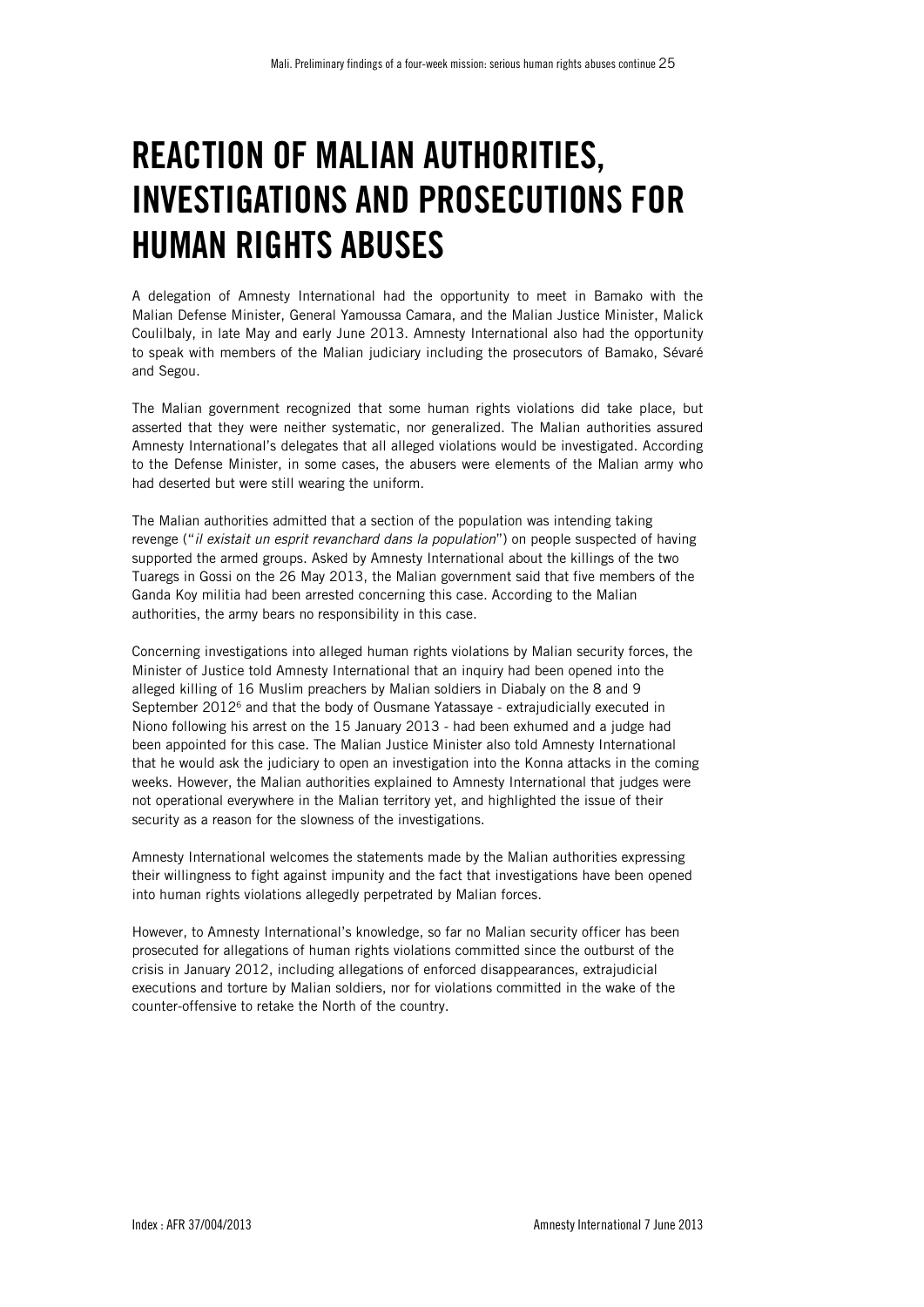## CONCLUSION AND RECOMMENDATIONS

Five months after the launch of the French and Malian military offensive to recover the north of the country occupied by armed groups, human rights violations committed by the Malian security forces continue to be reported. Some of these cases occurred during the current mission conducted by Amnesty International in Mali.

Amnesty International is in particular very concerned about the conditions of detention of those arrested in the context of this conflict on suspicion of being members or supporters of armed groups. While prison conditions have recently improved, many detainees told the delegates that they had been tortured or ill treated. Others have reported having difficulty in getting access to medical care. Five detainees died in custody.

While the Malian authorities recognized that human rights violations have been committed by the army and have stated that investigations have been opened into some of these abuses, no enquiry has yet resulted in prosecutions and most of those allegedly involved in violations remain in their posts.

Torture, enforced disappearances, and extrajudicial executions are not only violations of human rights for which the state is responsible, but they also constitute as crimes under international law for which Mali and other relevant states are required to cooperate to ensure that the perpetrators are identified and brought to justice.7 When committed in a situation of armed conflict, such abuses, as well as similar acts of other cruel, inhuman or degrading treatment, also violate international humanitarian law and constitute as war crimes.<sup>8</sup>

Moreover, the organization is also concerned that French military, as well as AFISMA troops, including the Chadian and the Niger forces, handed over prisoners to the Malian authorities when they knew or should have known that the detainees were at real risk of being tortured or otherwise ill-treated as a consequence.

Amnesty International is also concerned by reports of unlawful killings and abductions by armed groups including the MUJAO and the MNLA and cases of rape allegedly perpetrated by members of armed groups as well as by their use of child soldiers.

Five months after the beginning of the joint French and Malian military intervention and in the run-up to the upcoming deployment of a UN peacekeeping force, a key challenge for the Malian authorities and all the parties concerned by the conflict is to ensure respect for human rights and that all allegations of violations and crimes under international law are subject to proper investigations and, where the allegations are proven, prosecutions. The fight against impunity and the adoption of measures to prevent further violations by the Malian security forces are the key to any lasting stabilization and rebirth of a country torn apart by civil war for more than 18 months.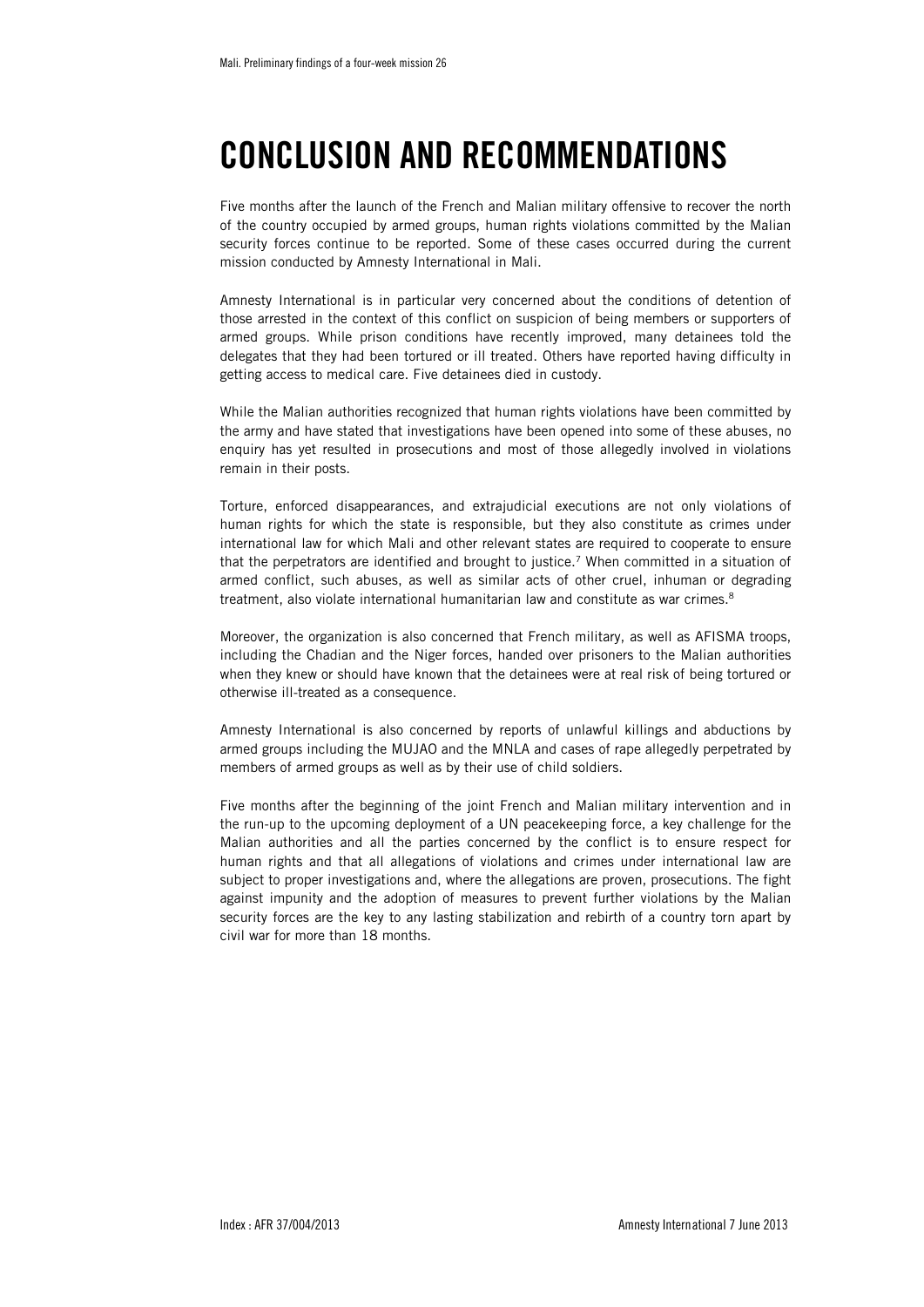### A) RECOMMENDATIONS FOR THE MALIAN AUTHORITIES

**Deen prompt, impartial and effective investigations into all allegations of human rights** violations in order to identify those responsible and all conduct constituting crimes under international or national law, with an aim to prosecute.

Take effective measures to prevent further human rights violations, including torture or other ill-treatment, extrajudicial executions, and enforced disappearances.

 Suspend all Malian security forces suspected of human rights abuses including torture or other ill-treatment.

Improve detention conditions and ensure all safeguards against torture and other illtreatment are fully respected for all detainees, including ensuring that detainees are brought before a judicial authority promptly after arrest, receive prompt and regular access to a lawyer, receive independent medical assessments and are permitted to communicate with and receive visits from family members and perhaps others while in detention.

**Ensure care and protection to victims of rape and establish, with the assistance of the** UN, donors, national and international non-governmental organizations, programmes of humanitarian assistance to victims of rape and other forms of violence against women, including providing emergency health care programmes and rehabilitation

**Ensure that child soldiers are given specific attention and that a program is set up to** facilitate, as much as possible, their rehabilitation in their community and families.

### B) RECOMMENDATIONS TO ARMED GROUPS

**Bring an end to abductions, as well as to unlawful killings of civilians** 

 Immediately stop the recruitment, re-recruitment and use of children under the age of 18; release all children from their ranks.

### C) RECOMMENDATIONS TO FRANCE AND AFISMA FORCES

■ Send a clear message to the Malian authorities indicating that human rights violations including torture and ill treatment in detention will not be tolerated.

**Ensure prisoners are not handed over to the Malian authorities if they have reason to** believe that those individuals transferred to Malian custody would face a real risk of torture or other ill-treatment as a result.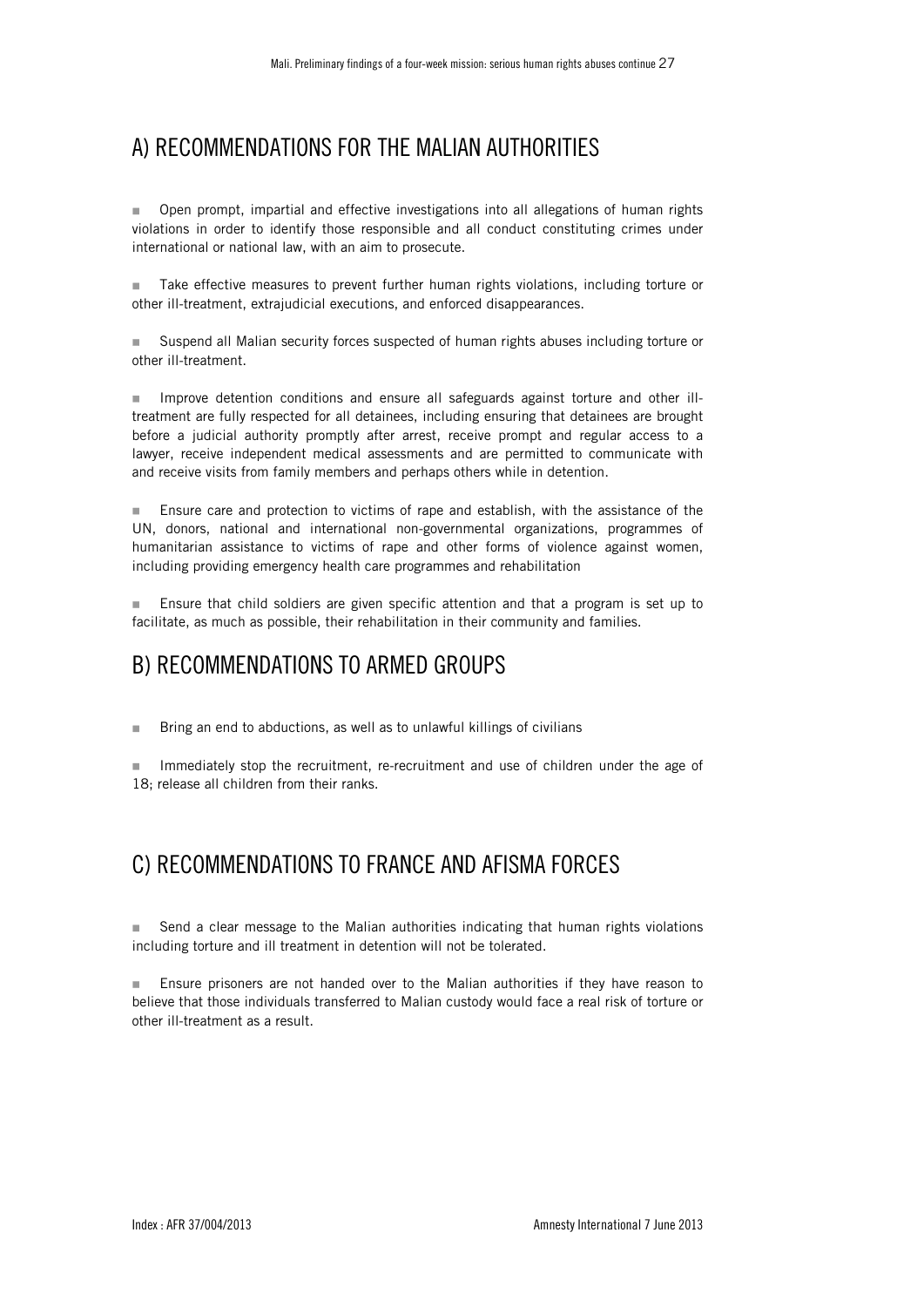**Report and communicate all information about human rights abuses in Mali to the** relevant actors including the ICC, the OHCHR, and the MINUSMA.

 The French authorities should open an independent and impartial investigation into the Konna attack to determine whether French or Mali forces were responsible for the attack and whether it complied with international humanitarian law.

### D) RECOMMENDATIONS TO ALL PARTIES TO THE CONFLICT

**Ensure respect for international humanitarian law and for human rights, including by** treating civilians and anyone taking no active part in the hostilities humanely and preventing any unlawful killings or torture or other ill-treatment.

<sup>4</sup> See in particular Amnesty International, Mali: Civilians bear the brunt of the conflict, 20 September 2012, AFR 37/007/2012.

<sup>5</sup> See Amnesty International, Mali: Five months of crisis: Armed rebellion and military coup, 16 May 2012, AFR 37/001/2012.

<sup>6</sup> See Amnesty International, Mali: Civilians bear the brunt of the conflict.

1

<sup>&</sup>lt;sup>1</sup> Ganda Koy means "masters of the earth" in Songhai (one the main national languages in Mali). he patriotic movement Ganda Koy was created by former members of the Malian army in the Tuareg rebellions of the 1990s. After the peaceful settlement of the Tuareg rebellion in the mid-1990s, most members of the Ganda Koy have been integrated into the Malian army and administration or are converted into civilian life but groups have continued to harass Tuareg populations.

<sup>2</sup> Ministère français de la Défense, *Opération Serval : sécurisation de l'île de Kadji dans la zone de Gao*, 1 March 2013, available at : http://www.defense.gouv.fr/operations/mali/actualite/operation-serval-securisationde-l-ile-de-kadji-dans-la-zone-de-gao.

<sup>&</sup>lt;sup>3</sup> The group Ansar Eddin (which means "Defenders of the religion" in Arabic) was created in December 2011. The group is led by Iyad Ag Ghaly, who was a leader of the Tuareg rebellions in the 1990s. Unlike the MNLA, the group Ansar Eddin does not challenge the territorial integrity of Mali and declares its intention to impose the Shari'a across the whole country.